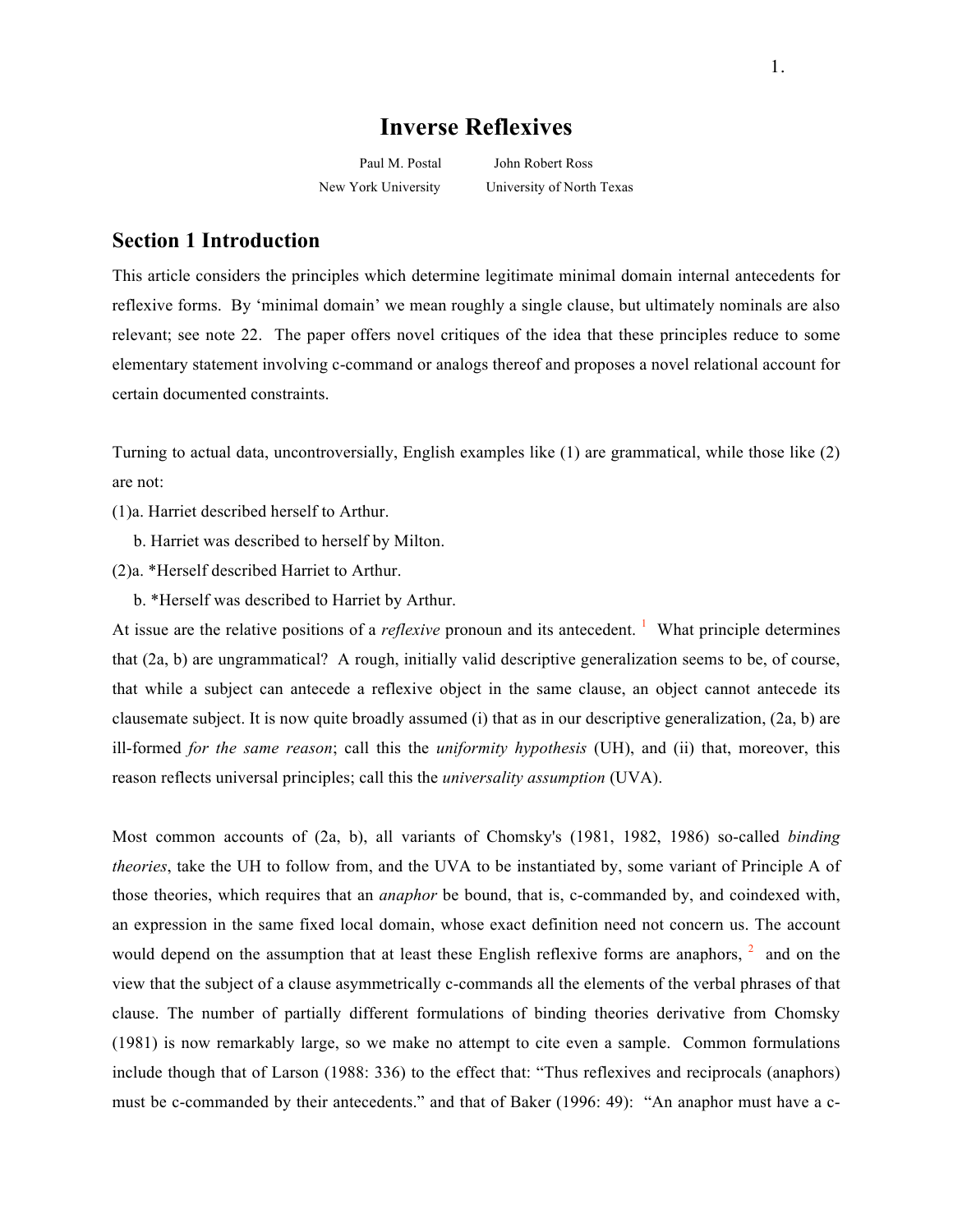commanding antecedent within its minimal clause." The differences between various versions are not relevant to the argument of this work, which is that all variations on Principle A are disconfirmed as either (i) universally valid principles governing local antecedence of reflexives or (ii) valid principles governing local antecedence of *English* reflexives. Moreover, this disconfirmation takes a very general form, impugning both the UVA and the UH.

According to the received views, (2a, b) are bad because the reflexives asymmetrically c-command their antecedents, hence are not c-commanded by them and so are not bound, violating Principle A or its analogs. If, further, anything like Principle C of Chomsky's binding theories is adopted, (2a, b) would be independently barred for violating that. This principle claims that a referring expression cannot be bound and the relevant antecedents are referring expressions bound by the reflexives.<sup>3</sup>

Even views *not* appealing literally to Principle A as such, including Pollard and Sag (1992, 1994), Reinhart and Reuland (1993), Bresnan (2000) and others, accept some version of the UH here.

(3) Wilkins (1988: 205)

"There is another apparently syntactic condition on reflexivization which can also be resolved in terms of r-structure. Recall well-known examples such as (29).

(29) \*Herself saw Jill.

The fact that reflexives cannot appear in syntactic subject position is generally discussed in configurational terms such as PRECEDE and/or C-COMMAND. Actually, this is a syntactic reflex of a certain property of functional structure as discussed by Keenan (1974). An external argument cannot depend on some property of its associated function (= predicate) for its reference."

### (4) Williams (1992: 195-196)

"Now the problem at hand is to explain the rather basic contrast between (21a) and (21b):

(21)a. John likes himself.

b. \*Himself likes John.

*John* and *himself* are coarguments in both cases, so θ-command by itself cannot distinguish these two. In the theory I will outline it is the presence of the external argument binder on the VP in these examples which rules out (21b) as a sort violation of condition (10C).

It is of course conceivable that  $(21b)$  is ungrammatical because there is a hierarchy of θroles, and the antecedent anaphor relation must respect that hierarchy, as proposed in Jackendoff (1972). While there may be such a hierarchy, and such a hierarchy may govern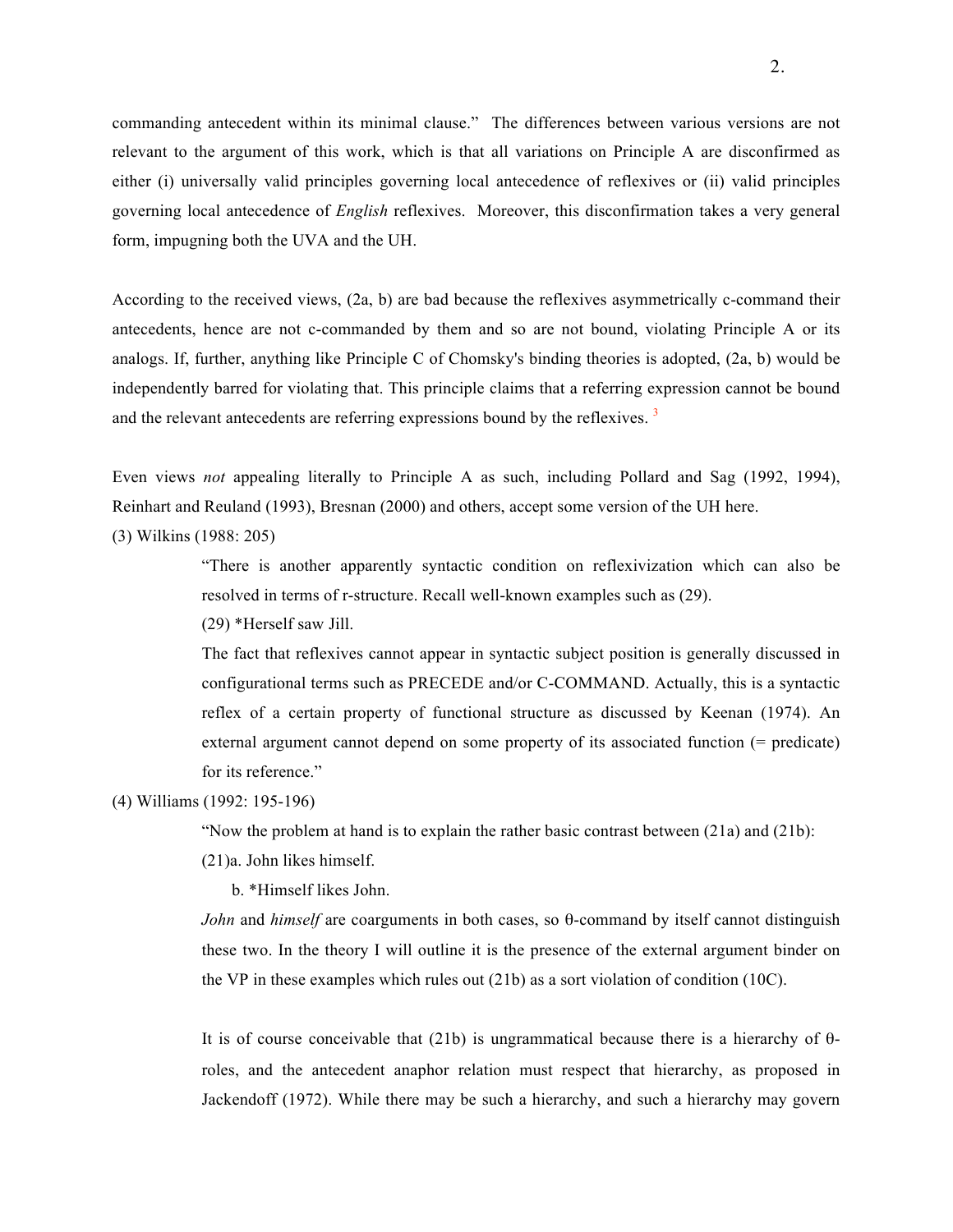binding, I feel that that is not the correct explanation for the contrast in (21).

Sometimes, when two arguments are internal, either may serve as the antecedent for a reflexive in the other, more or less, as in (22a,b). So if there is a hierarchy, it is partial, or only partially observed by binding rules, for internal arguments. On the other hand, if either argument is made external, then only the external argument may be the antecedent, regardless of which θ-role it is, and the judgments are sharp.

(22)a. The book was given by John to himself.

b. The book was given to John by himself.

c. John was given the book by himself.

d. \*Himself was given the book by John.

e. John gave the book to himself.

f. \*Himself gave the book to John.

Clearly, there is something special about being the external argument, over and above anything having to do with a hierarchy of θ-roles."

(5) Pollard and Sag (1992: 266)

"The restricted reformulation of Principle A that is required can be stated roughly as follows:

(16) An anaphor must be coindexed with a less oblique argument, if there is one."

Similarly:

(6) Bresnan (2000: 218)

"This revised version of principle A predicts that reflexive subjects can exist but only when they are bound to an argument of a higher nucleus."

There is then clearly broad current agreement that it is simply impossible for a subject reflexive to be anteceded by some clausemate.<sup>4</sup> Inter alia, this broadly agreed on view is specifically argued against in what follows.

Consider next cases in which neither the reflexive nor its antecedent are subjects:

(7)a. Bob described Lucille to herself.

b. \*Bob described herself to Lucille.

c. The magicians separated Lucille from herself.

d. \*The magicians separated herself from Lucille.

Here also the facts are uncontroversial; apparently, an English direct object can antecede a reflexive (prepositional) object but a reflexive direct object cannot be anteceded by another object of the same clause. Again, it is widely assumed that the badness of (7b, d) follows from the same universal principles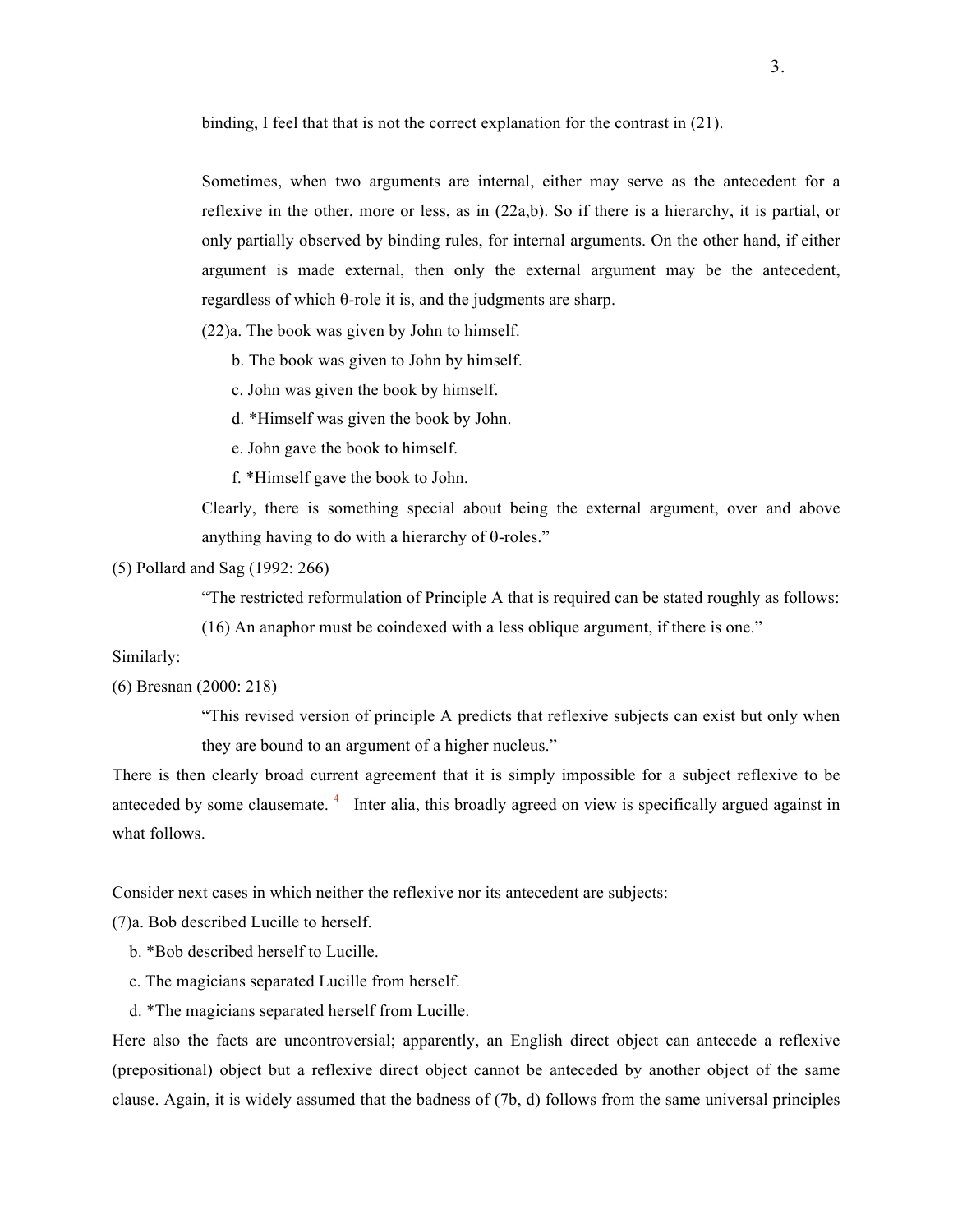that block both of (2a, b). If the theory grounding this view assumes something like Principle A, a structure must be posited in which the reflexive direct object asymmetrically c-commands the PP object.

So far then we have indicated that a broad consensus takes all of  $(2a, b)/(7b, d)$  to be blocked by the same universal principle, commonly now taken as some variant of Principle A of Chomsky's binding theory or one of its analogous competitors. The rest of these remarks go beyond these basics to make the following points. *First*, Section 2 claims that crosslinguistic considerations argue that it is impossible for (2a, b)/(7b, d) to be blocked by some universal version of Principle A. Data from several languages argue that nothing like that principle can serve as an instantiation of the UVA for data like (2a, b)/(7b, d). All of the cited data are from Indo-European languages, moreover, those spoken in Europe, and much of it has been available for many years. *Second*, Sections 2 and 3 argue more specifically that it is not possible to viably maintain that a subject cannot be a reflexive anteceded by a clausemate. *Third*, Section 2 also observes that the non-English data exhibit seeming regularity of a sort that nothing like Principle A or its alternatives can capture. A key pattern is that the principles determining the proper distribution of reflexives distinguish *different types of subject*, with types given in a specific way. *Fourth,* Section 3 argues that internal to English itself, considerable evidence both attacks the viability of anything along the lines of Principle A analogs and supports the *same distinction* between subject types reflected in the languages of Section 2. While English does *not* offer direct counterexamples of the same sort provided by the other languages discussed, it does manifest other types of somewhat more complex or indirect counterexamples. *Fifth*, we suggest in Section 4 that a relationally defined notion of *inverse reflexive* is the key to an account of a wider class of reflexives than usually forms the basis for choosing between distinct accounts.

### **Section 2 Non-English Facts**

### 2.1 Remark

This section briefly reviews a range of non-English facts which indicate that analogs of Principle A are not the proper mechanism for characterizing the distribution of locally anteceded reflexive forms even in certain Indo-European languages, specifically French, Albanian and Greek.

### 2.2 French

First, as briefly discussed in Postal (1989: 9), while apparently all French speakers accept (8a), some accept (8b) as well:  $\frac{5}{ }$ 

(8)a. J'ai décrit Lucille à elle-même.

- "I described Lucille to herself"
- b. J'ai décrit elle-même à Lucille.
	- "I described herself to Lucille"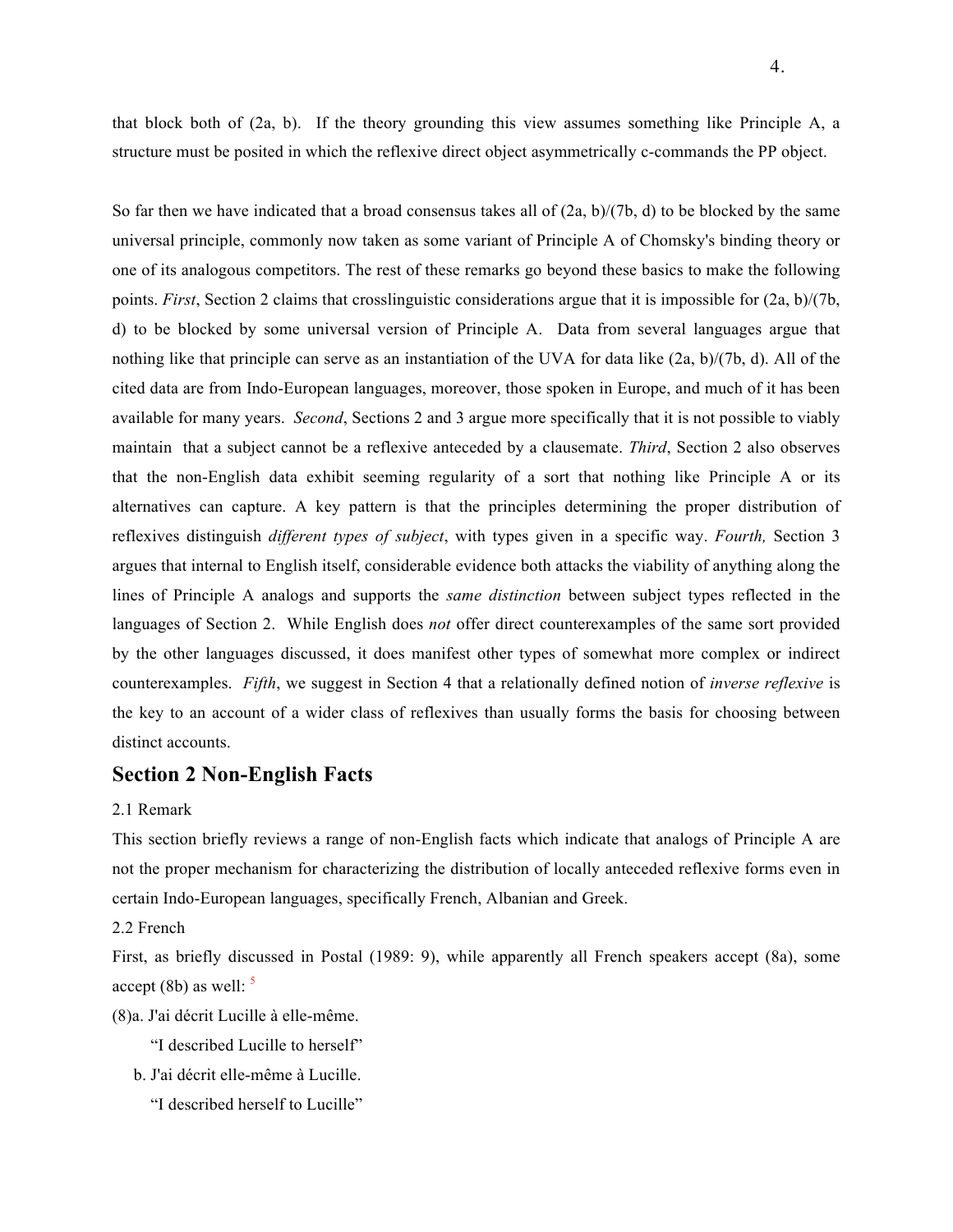Each of (8a, b) has a reading in which the reflexive pronominal form is anteceded by the nominal Lucille. But no matter how one analyzes the syntax of the verbal phrases in (8), it is not possible under any reasonable assumptions for the antecedent to (asymmetrically) c-command the reflexive in *both* (8a, b). For evidently if the direct object position filled by **Lucille** in (8a) c-commands the indirect object position filled by the reflexive, then that same indirect object position can c-command the direct object position in (8b), as required by Principle A to allow (8b), only if the two positions c-command each other. While that would keep (8b) consistent with a necessary c-command principle, it fails to block the English analog of (8b) or that example itself for the French speakers who reject it. Moreover, mutual c-command in such cases is incompatible with any analog of Principle C, which bars coindexed c-commanded referring expressions, like Lucille. In short, if Principle A is *consistent* with data like (8) and their English analogs, it does very little to account for the facts. This conclusion excludes, of course, measures which would claim that (8b) has a radically different verbal phrase structure than (8a), an assumption which would be, as far as we know, unmotivated by anything other than the implications just discussed. Given the clear parallelism between structures like English (7) and French (8), one concludes that the grammaticality of (8b) argues that no version of Principle A can be the grounds for the ill-formedness of (7b, d) or, for that matter, for the ill-formedness of (8b) for those variants of French in which it is ill-formed.

Of course, the French facts themselves are hardly overwhelming or conclusive, especially given the fact, also noted in Postal (1989: 11-12), that while (8b) seems to have a *morphologically* parallel passive, namely, (9b), this lacks a reading involving antecedence, *in accord with* the predictions of a Principle A account.

(9)a. Lucille<sub>1</sub> a été décrite à elle-même<sub>1</sub>.

- b. \*Elle-même<sub>1</sub> a été décrite à Lucille<sub>1</sub>.
	- "HER<sub>1</sub> was described to Lucille<sub>2</sub>"

While grammatical, (9b) is so only where the subject pronominal is an emphatic designating a different individual than the indirect object. <sup>6</sup>

2.3 Albanian

The French-based argument against Principle A is reinforced and extended by the situation in Albanian, as described in Hubbard (1980, 1981). The relevant facts have been discussed in Sells (1988) and Williams (1988), the latter already having raised the issue of their compatibility with binding theories containing Principle A. A background observation is that Albanian has relatively free word order and a rich case system.

Consider first the situation involving reflexive antecedence between direct and indirect objects. Hubbard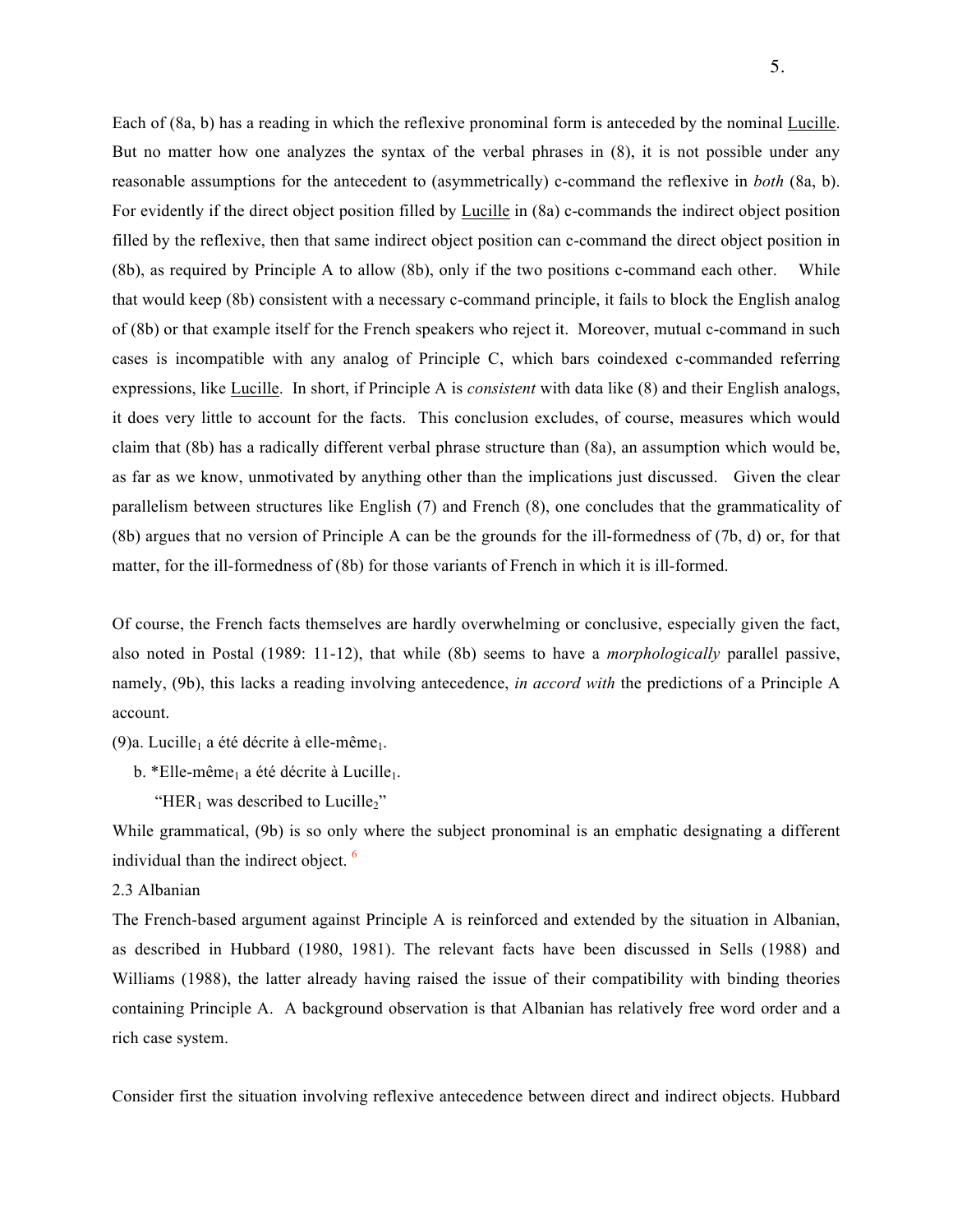showed that unlike the variant of French which allows antecedence in either direction, as in (8), and opposite to the situation in English, which allows a direct object to antecede an indirect object but not conversely, Albanian *only* allows the pattern where the indirect object (dative-marked) antecedes the direct object (accusative marked); all the data in (10) and (11) are from Hubbard (1981: 43-45). Note that Drita is a female name.

(10)a. artisti i a tregoi veten Dritës. artist-NOM CL CL show self-ACCUS Drita-DAT "The artist showed Drita<sub>1</sub> to herself<sub>1</sub>" b. artisti i a tregoi Dritës veten artist-NOM CL CL show Drita-DAT self-ACCUS

"The artist showed Drita<sub>1</sub> to herself<sub>1</sub>"

These examples show that the indirect object can antecede the direct object, regardless of their word order. In contrast, regardless of word order, a direct object cannot antecede an indirect object reflexive:

(11)a. \*artisti i a tregoi Dritën vetes artist-NOM CL CL show Drita-ACCUS self-DAT "The artist showed Drita<sub>1</sub> to herself<sub>1</sub>" (irrelevantly ok on reading "The artist<sub>2</sub> showed Drita<sub>1</sub> to himself<sub>2</sub>") b. \*artisti i a tregoi vetes Dritën artist-NOM CL CL show self-DAT Drita-ACCUS

"The artist showed Drita<sub>1</sub> to herself<sub>1</sub>" (irrelevantly ok on reading "The artist<sub>2</sub> showed Drita<sub>1</sub> to himself<sub>2</sub>")

These facts combine with those from English and French to suggest that either direction of antecedence between direct and indirect object is in principle permitted by universal grammar. If so, languages which restrict the possibilities in one way or another, even under assumptions of mutual c-command between such elements, appeal to distinct principles for that purpose. In short, arguably, in this subdomain, Principle A and its analogs are at best useless for determining the attested range of reflexive form grammaticality.

The facts of Albanian reflexive linkages involving subjects are initially much more in line with those of English and French. In general, a subject can antecede a nonsubject reflexive but *not conversely*. So sets like (12) are typical (data from Hubbard, 1981: 87, 88).

(12)a. Murati i flet vetes

CL speak self-DAT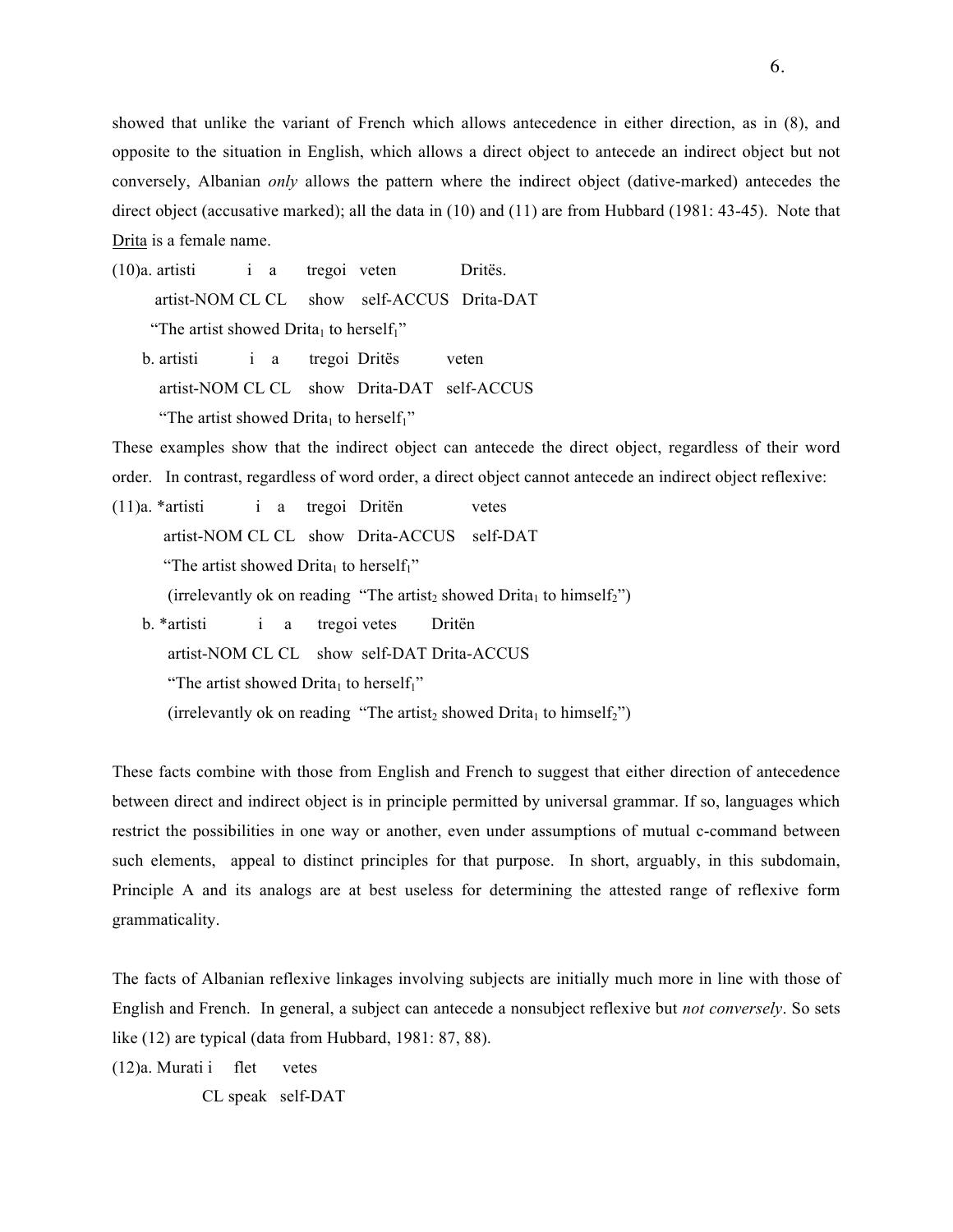b. vetes i flet Murati self-DAT CL speak Murati-NOM "Murati<sub>1</sub> speaks to himself<sub>1</sub>"

 c. \*vetja i flet Muratit self-NOM CL speaks Murati-DAT

 d. \*Muratit i flet vetja Murati-DAT CL speaks self-NOM "Murati<sub>1</sub> speaks to himself<sub>1</sub>"

Again, word order is irrelevant.

However, despite cases like (12c, d), there are two situations in which Albanian allows reflexive subjects to be anteceded within the same clause. First, as Hubbard makes clear, in contrast to either variant of French or English, when a direct object is anaphorically linked to an indirect object, as in (10), under passivization, the only possibility is that the accusative reflexive direct object of the active yields a nominative reflexive subject in the corresponding passive (data from Hubbard, 1980: 47-48):

(13)a. vetja i u tregua Dritës prej artistit self-NOM CL show Drita-DAT by artist b. \*vetes i u tregua Drita prej artistit self-DAT CL show Drita-NOM by artist

"Drita<sub>1</sub>was shown (to) herself<sub>1</sub> by the artist"

Since Hubbard argued independently, on the basis of subject/verb agreement, case marking and the floating of intensive reflexives, that the Albanian passive construction is a personal and not an impersonal one, grammatical reflexive subject passives like (13a) are seriously threatening to accounts of anaphoric relations via any analog of a universal version of Principle A.<sup>7</sup> This challenge is stronger than that from nonsubject data, as it is much less plausible (hence much less tempting) to posit symmetrical c-command between subjects and nonsubjects than between pairs of nonsubjects. But without that, cases like (13a) represent counterexamples to claims that subject reflexives cannot be internally anteceded by cooccurring objects.

Hubbard also shows that Albanian allows reflexive subjects in one other construction, which he analyzed in relational grammar terms as involving *inversion*, that is, demotion of a subject to indirect object in a non-passive clause where the direct object advances to subject. Thus there are pairs like these (data from Hubbard, 1980: 84):

(14)a. Agimi e kujton kengën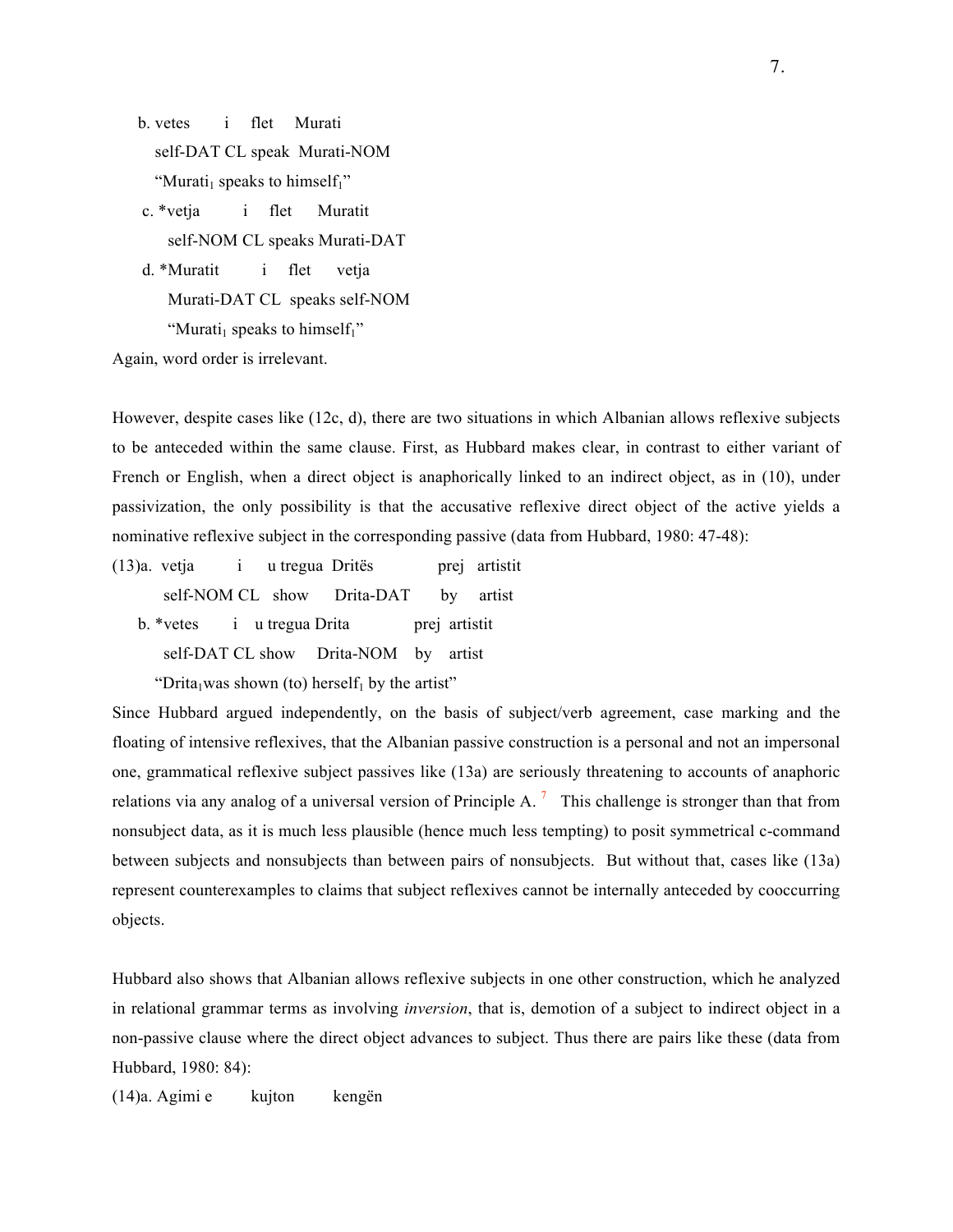Agimi-NOM remembers song-the-ACCUS

b. Kenga i kujtohet Agimit

song-NOM CL remembers Agimi-DAT

"Agimi remembers the song"

That is, some transitive clauses with nominative subject and accusative direct object have intransitive alternatives in which the nominative subject corresponds to a dative surface object and the accusative object appears as a nominative subject.

Strikingly, when the two nominals of the intransitive variant are anaphorically linked, the reflexive form must appear as the nominative subject, regardless of word order (data from Hubbard, 1980: 90-91):

(15)a. vetja iu çudit Agimit

self-NOM surprised Agimi-DAT

- b. \*Agimi iu çudit vetes
	- Agimi-NOM surprised self-DAT
- c. \*vetes iu çudit Agimi
	- "Agimi<sub>1</sub> surprised himself<sub>1</sub>"

In Hubbard's terms, there is a clear generalization: reflexive subjects are possible in Albanian only if the subject is an initial direct object (hence a 'derived' subject, in one terminology) and is anteceded by an indirect object. Hence a non-derived subject, that is, one in an active clause, cannot be a reflexive anteceded by an indirect object, as already in effect shown by the contrast between (12a, c). Moreover, even a passivized direct object reflexive is bad if not anteceded by an indiect object; see note 8. We claim that Hubbard's demonstration that local antecedence of subject reflexives depends on the fact that the subject is 'derived' is a critical aspect of the phenomenon under discussion. That is, the fact that Principle A type accounts and their kin fail to reference a distinction between inter alia 'derived' and 'non-derived' subjects is a key to their failure to properly characterize the local antecedence possibilities of reflexives. <sup>8</sup> 2.4 Greek

Greek data support the conclusions drawn from the Albanian facts cited by Hubbard. Our sources are Anagostopoulou and Everaert (1995, 1999), Everaert and Anagnostopoulou (1996), and a very kind personal communication of September 25, 2000 from Elena Anagnostopoulou to PMP.

First, Everaert and Anagnostopoulou (1996) and Anagnostopoulou and Everaert (1999) show, although with very few examples, that Greek has certain instances of nominative subject reflexives with clausemate antecedents. These seem to be possible largely in cases parallel to those Albanian sentences analyzed by Hubbard as instances of relational inversion. These authors refer to the relevant clauses as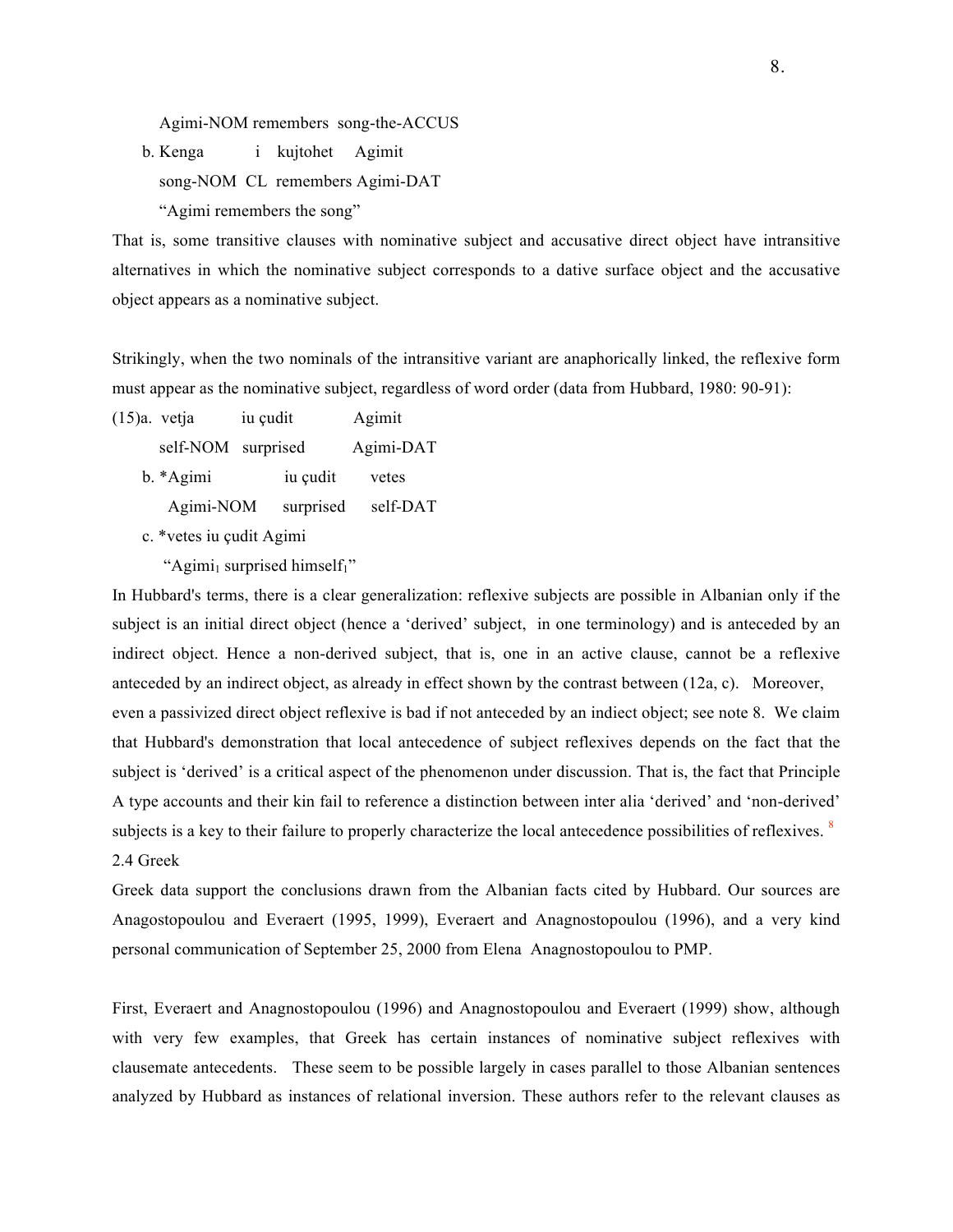involving 'inverse-linking psych verbs'.

(16) O eaftos tu tu aresi tu Petru the self his-NOM CL-DAT like the Peter-DAT "Peter<sub>1</sub> pleases himself<sub>1</sub>"

Agnagnostopoulou and Everaert (1999:109) note that such nominative subjects are not possible in ordinary transitive clauses, as in (17), and state a key generalization parallel to that seen to hold of Hubbard's treatment of Albanian (which they do not cite), namely: "Our analysis correctly predicts that the Greek nominative anaphor is licensed solely in derived subject positions."

 $(17) * O$  eaftos tu ton antipathi ton Petro the self his-NOM CL dislikes the Petros-ACCUS "Himself<sub>1</sub> dislikes Petros<sub>1</sub>"

Agnagnostopoulou's private message further specified that:

(18) "The sentences where a nominative anaphor can be found without any problem in Greek are based on experiencer object verbs. Not only cases where the antecedent is a dative but also cases where the antecedent is an accusative, that is, 'preoccupare'-type verbs, which in English and Italian license anaphors inside NP-s (picture-NPs)."

She gave the example:

(19) O eaftos tu ton provlimatizi/apasxoli/enoxli ton Petro

The self his (Nom) Cl (Acc) puzzles /worries /bothers the Peter (Acc)

"Peter puzzles/worries/bothers himself"

She also stated that other well-formed examples are found with certain unaccusative verbs, illustrating with one verb of existence:

(20) Tu Petru tu apomeni o eaftos tu

The Peter (Gen) cl(Gen) is-left-3sg the self his (Nom)

"All Petros has left is himself" (literally, "His self remains to Petros")

This is significant if, as the specification 'unaccusative' suggests, this is also a case where the nominative subject is a 'derived' subject, and thus in accord with the generalizations already seen for Albanian.

Turning to passive cases, Agnagnostopoulou informed us that well-formed nominative reflexive examples are difficult to find, but that (21) is "more or less, ok":

```
(21) ?[O eaftos tu] i [tu] i perigraftike [tu Petru]i apo ton psichiatro me ta pjozoira xromata
```
 The self his (Nom) cl (Gen) was-described the Peter (Gen) by the psychiatrist with the most lively colours.

"Peter<sub>1</sub> was described to himself<sub>1</sub> by the psychiatrist with the most lively colors"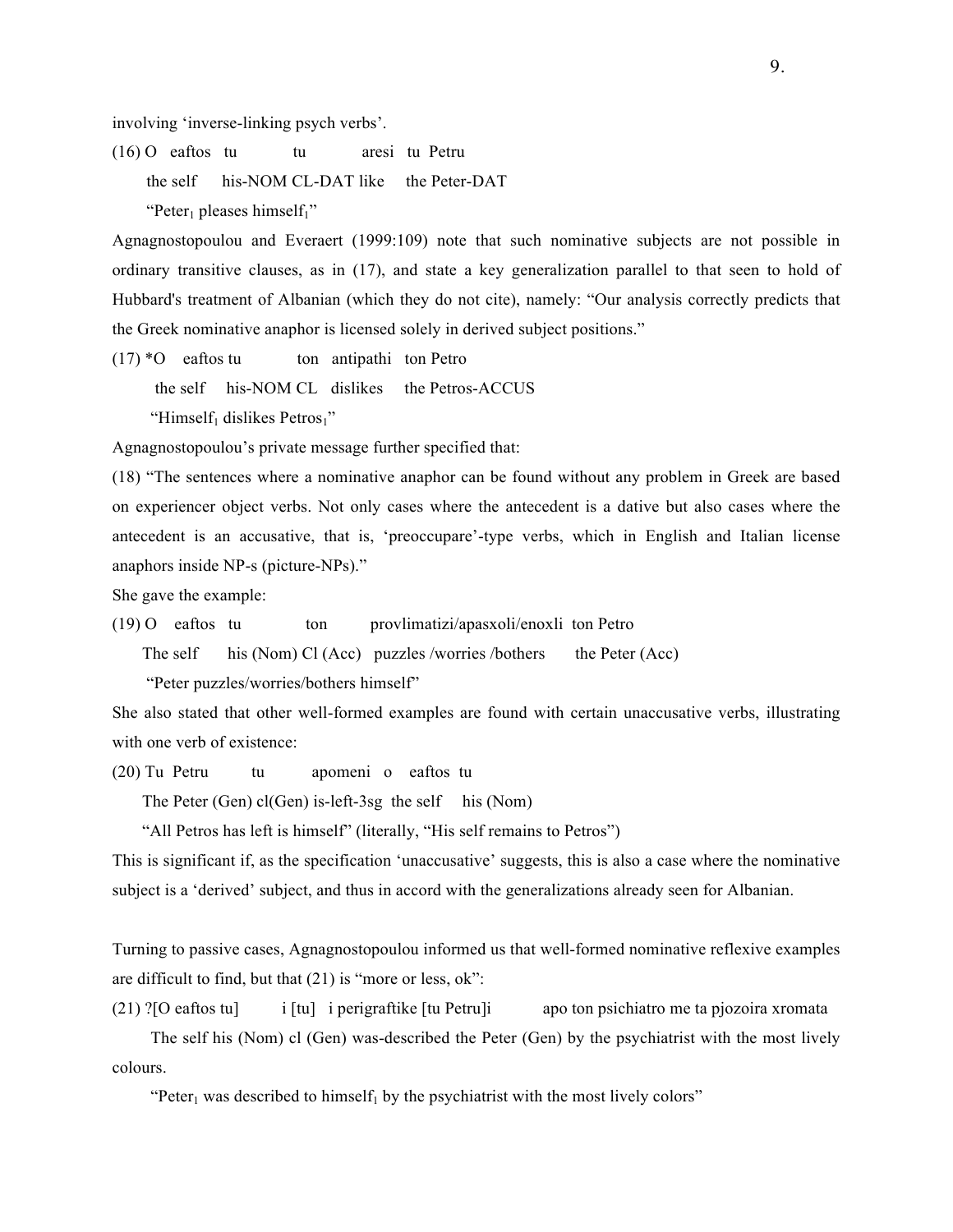One notes that in this case, the reflexive is anteceded by the indirect object. Antecedence by the passive agent is totally impossible:

(22) \*O eaftos tu katigorithike apo ton Petro The self his (Nom) was-accused by the Peter "Peter<sub>1</sub> was accused by himself<sub>1</sub>"

The key point is that while (21) may be marginal, it nonetheless contrasts with the totally impossible (22). This we take to indicate further that in Greek, as in Albanian, internally anteceded reflexive subjects are in principle possible if they are 'derived subjects', subject to other conditions, e.g. indirect object antecedence but not passive agent antecedence.

A final piece of Greek support for this conclusion derives from analogs of the English raising to subject (e.g. with seem) construction. Everaert and Anagnostopoulou (1996) note that in the Greek analog of this construction, the subject cannot antecede the experiencer, contrary to the situation in English:

(23) \*O Petros fenete s-ton eafto tu eksipinos.

the Peter seems to the self his clever

"Peter<sub>1</sub> seems to himself<sub>1</sub> (to be) clever"

This raises the question of whether the inverse situation with the experiencer anteceding the subject is possible. Anagnostopoulou specified that the answer involves a complication. Specifically, she noted that sentences like [(24)] are never very good in Greek, for independent reasons.

(24) ?\*O Petros fenete sti Maria eksipnos

The Peter seems to-the Mary intelligent

"Peter seems intelligent to Mary"

While a PP-experiencer is not good in such examples, a genitive clitic doubled experiencer is:

(25) O Petros tis fenete tis Marias eksipnos. The Peter (Nom) Cl (Gen) seems the Mary (Gen) intelligent "Peter seems intelligent to Maria"

Anagnostopoulou then observed that Genitive anaphors in Greek are not good (see Agnagnostopoulou and Everaert, 1999). This renders it difficult to find a way to test for the key issue here. The question reduces to whether there is a contrast between (23) and:

(26) O eaftos tu tu fenete tu Petru eksipnos

The self his (Nom) Cl-(Gen) seems the Peter (Gen) intelligent

"Peter seems intelligent to himself"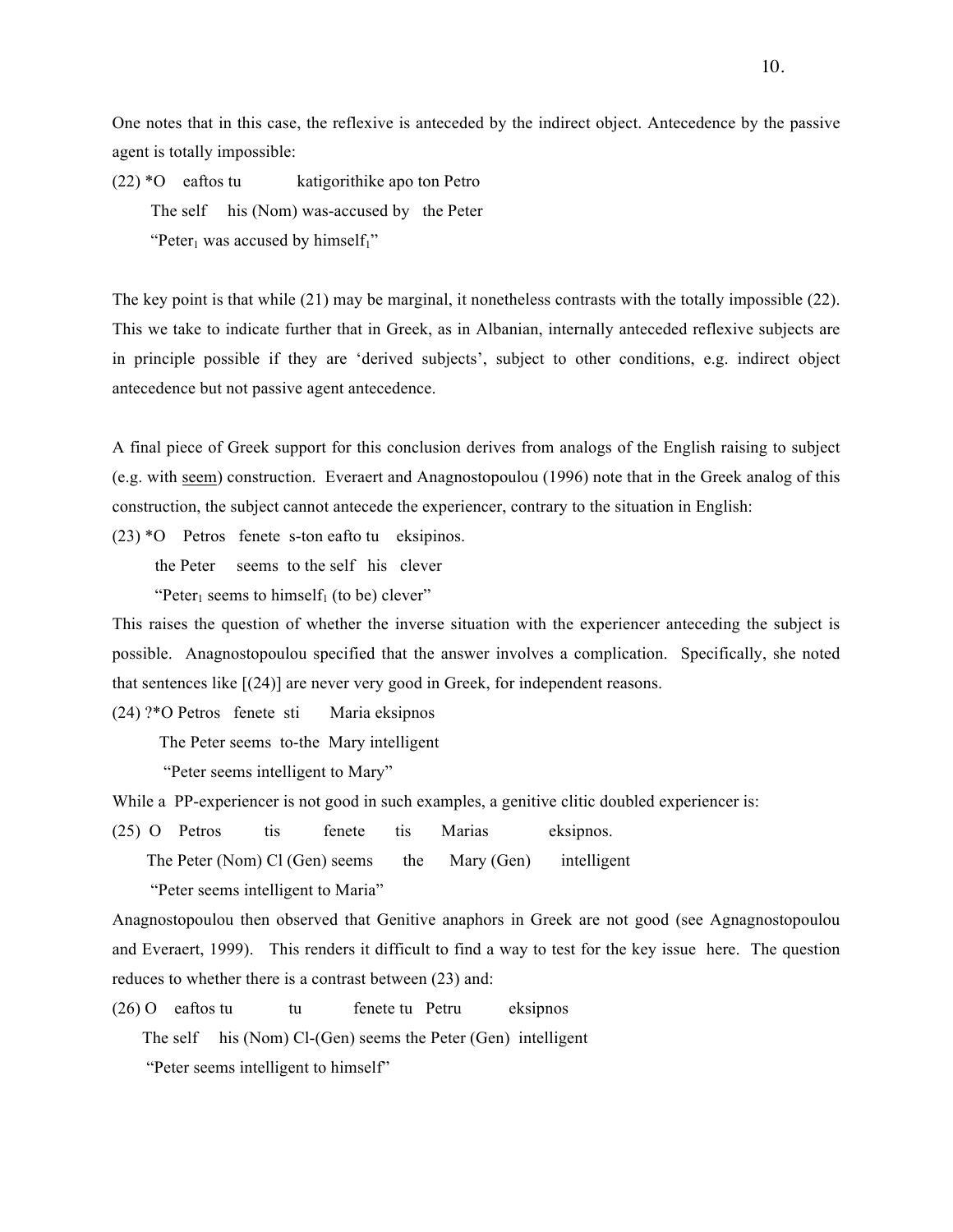Her judgment was that "I think this is not bad, it is certainly much better than  $[(23)]$  above."

Thus we conclude that *despite* the marginality of some relevant examples, in three distinct respects, (inversion cases, passive cases, raising cases), Greek supports the idea that a reflexive subject anteceded by a clausemate is possible, but only if that subject is 'derived'.

# **Section 3 English**

### 3.1 A and only B

A rather unusual English formation whose previous discussion if any we are unaware of will be referred to it as the  $[A_i$  and ONLY  $B_i]$  construction. Some examples appear in (27).

 $(27)a$ . Valerie<sub>i</sub> and ONLY Valerie<sub>i</sub> said anything.

- b. \*Valerie<sub>i</sub> and ONLY Michael<sub>i</sub> said anything.
- c. Valerie<sub>i</sub> and ONLY she<sub>i</sub> said anything.
- d. \*Shej and ONLY Valeriej said anything.
- e. We fed gorillas and ONLY [gorillas /\*orangutans].
- f. Some gorilla and ONLY [some/\*a certain] gorilla escaped.
- g. She and ONLY she/\*her complained (compare: Joe and her complained).

When identity of denotation is impossible, as in  $*(27b)$ , the construction is ill-formed. The nominal in the B position can be a pronominal anteceded by that in the A position, but not conversely (Cf. (27b) vs. \*(27c)). <sup>9</sup> It appears that the essential points made in what follows for [A and ONLY B] cases hold as well for [A but not ONLY B] ones; but we ignore these in the text. The capitalization of the word only indicates that it must be contrastively stressed, so that expression B cannot be  $(e.g. *Valueie<sub>i</sub>$  and only  $VALERIE<sub>i</sub>$  said anything).

From the present perspective, the key point is that a reflexive can appear in the B position if it also appears in the A position:

(28) Abigail praised herself and ONLY herself.

One asks then what principles control the distribution of [A and ONLY B] expressions in cases when A and B are reflexives. Certain clear constraints seem to parallel those for simple reflexives.

(29)a. Fred praised himself (and ONLY himself).

- b. \*Himself (and ONLY himself) praised Fred.
- c. The book was assigned to Mary by herself (and ONLY herself).
- d. \*Significant praise was received from herself (and ONLY herself) by Mary.
- e. The book was assigned by Mary to herself (and ONLY herself).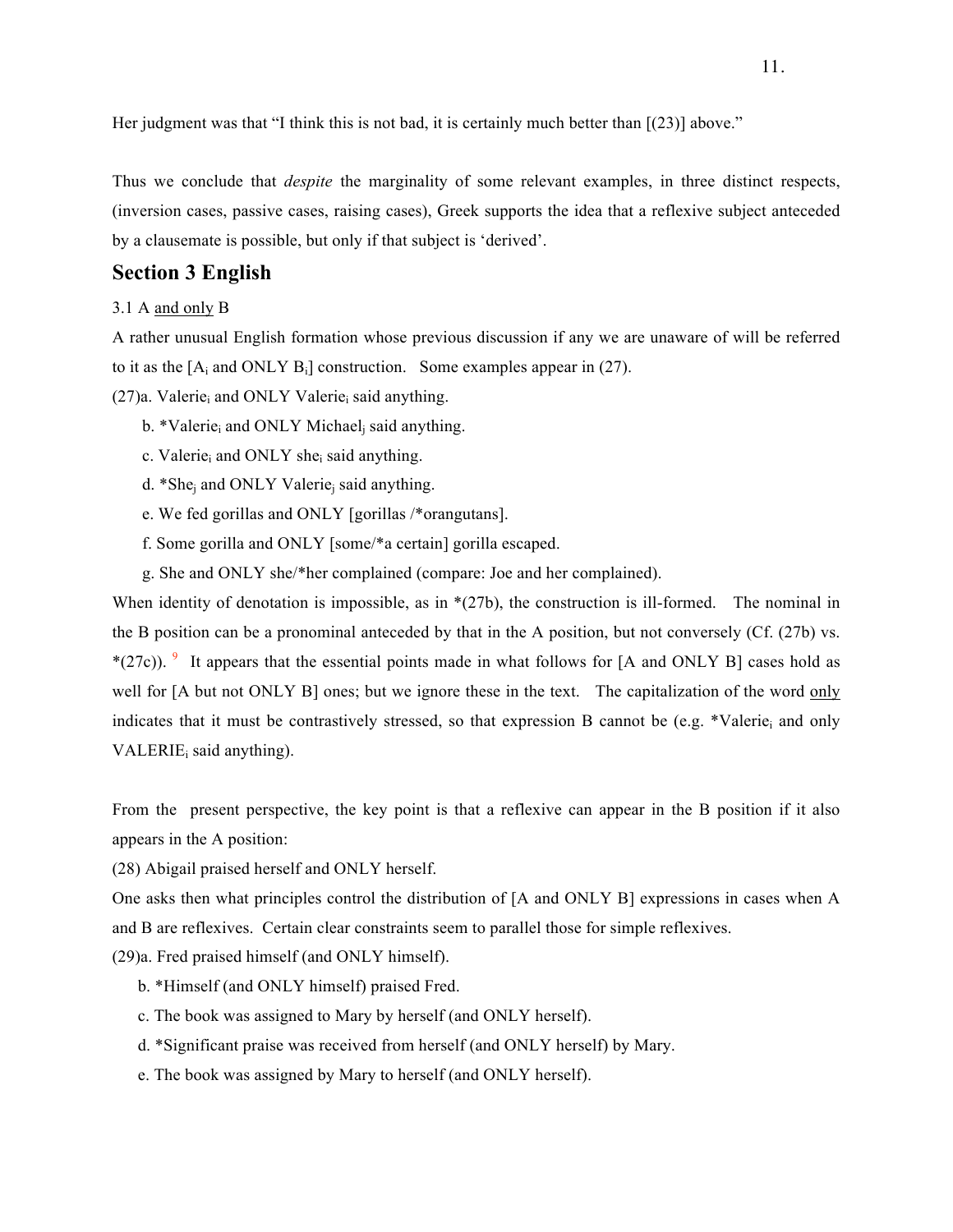But more relevant to present goals is that, despite parallels like (29), the distribution of reflexive [A and ONLY B] structures is *less* constrained than that of simple reflexive forms.

(30)a. \*Himself was described to Otto by Francine.

b. Himself and ONLY himself was described to Otto by Francine.<sup>10</sup>

(31)a. \*Francine described himself to Otto.

b. Francine described himself and ONLY himself to Otto.

(32)a. \*The book was assigned to herself by Mary.

b. The book was assigned to herself and ONLY herself by Mary.

(33)a. \*Tom discussed herself with Barbara.

b. Tom discussed herself and ONLY herself with Barbara.

There are then for [A and ONLY B] reflexive cases two sorts of subenvironments of those contexts where simple reflexives are *barred*. In one type, illustrated by e.g. (29b, d), the [A and ONLY B] cases are equally impossible; but in another, illustrated by (30)-(33), [A and ONLY B] reflexives are grammatical for us in contexts where simple reflexives are not.

We propose to distinguish these two classes of subenvironments terminologically as follows. Contexts where [A and ONLY B] reflexives are as ungrammatical as simple reflexives will be referred to as *strong antireflexive contexts*, while those where [A and ONLY B] reflexives contrast with simple reflexives and are grammatical will be called *weak antireflexive contexts*.

So the subject context in sentences like (29b) and the prepositional object context in (29d) are strong antireflexive contexts, since the [A and ONLY B] reflexive is as ungrammatical in these positions as the simpler one. But the subject context in sentences like (30b), the direct object contexts in (31a), (33a) and the prepositional object position in (32a) are weak antireflexive contexts, since the [A and ONLY B] reflexive is grammatical although the simpler one is not. Of course, this is a simplification since whatd is really at tissue are not DP contexts per se but rather relations between antecedent/reflexive pairs. But the simplification should generate no confusion.

Moreover, we also find in part that the following subject positions are weak antireflexive contexts:

(34)a. \*Herself seemed to Stella to be wise.

b. %Herself and ONLY herself seemed to Stella to be wise.

(35)a. \*Herself was really interesting to Stella.

b. Herself and only herself was really interesting to Stella.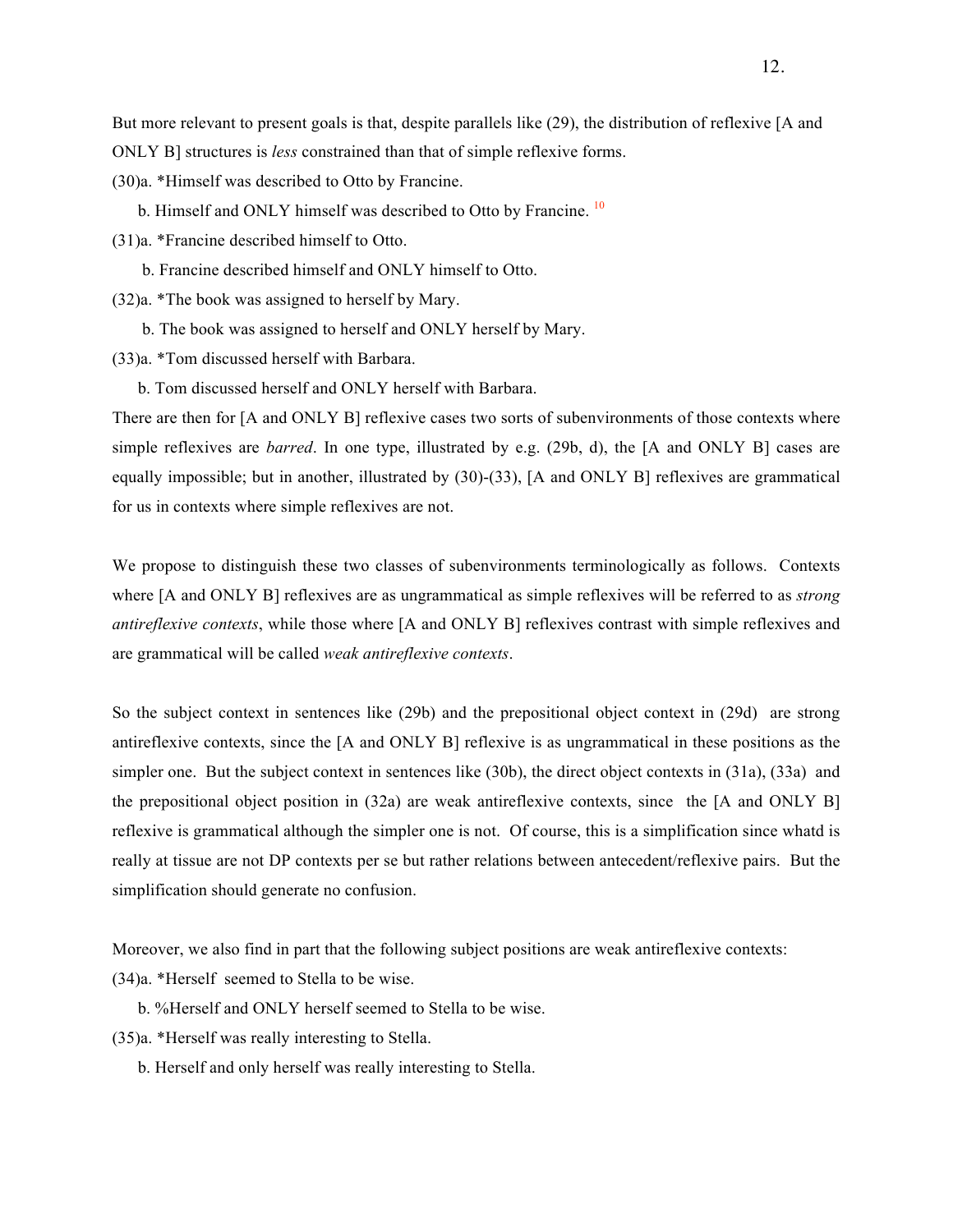However, while both authors find (35b) passable, only one accepts (34b), a contrast we cannot account for.

Viewed in isolation, the division between strong and weak antireflexive contexts might not be of much significance. But it takes on importance because of two kinds of parallels between English weak antireflexive environments and other facts. The first involves a partial connection between the English [A and ONLY B] data and that documented for reflexives in French, Albanian and Greek. The latter data revealed that a variety of contexts permit reflexives in positions where grammaticality is either inconsistent with Principle A and its analogs or at best part of patterns which such principles provide no basis for. Those included (some) object positions and 'derived' subject positions. Notably then, all the English subject positions which are weak antireflexive contexts are arguably 'derived' subject positions; see Section 4.1. The implication is then that weak antireflexive positions are contexts *not* ruled by any analog of Principle A.

The second reason for suspecting the importance of the distinction between weak and strong antireflexive contexts involves phenomena distinct from [A and ONLY B] structures. For the next section argues that there is a feature of English which differentiates even simple reflexives in such a way as to correlate with the weak/strong difference.

3.2 Salvageability

Recall now basic reflexive data like that in  $(2)/(7)$ , which reveals patterns of contrasting grammaticality and ungrammaticality:  $\frac{11}{11}$ 

(36)a. Harriet described herself to Arthur.

- b. \*Herself described Harriet to Arthur.
- c. Harriet described Arthur to himself.
- d. \*Harriet described himself to Arthur.
- e. \*Himself was described by Harriet to Arthur/to Arthur by Harriet.

While all of (36b, d, e) are definitively ungrammatical, one can consider the interaction of such examples with various extraction constructions like clefting, topicalization, pseudoclefting, etc.  $\frac{12}{12}$  These have the property of being able to take reflexive forms as arguments. But the results of taking the images of clauses like (36b, d, e) under the extractions turn out not to be uniform.

Consider first clefting:

(37)a. It was HERSELF that Harriet described to Arthur.

b. \*It was HERSELF that described Harriet to Arthur.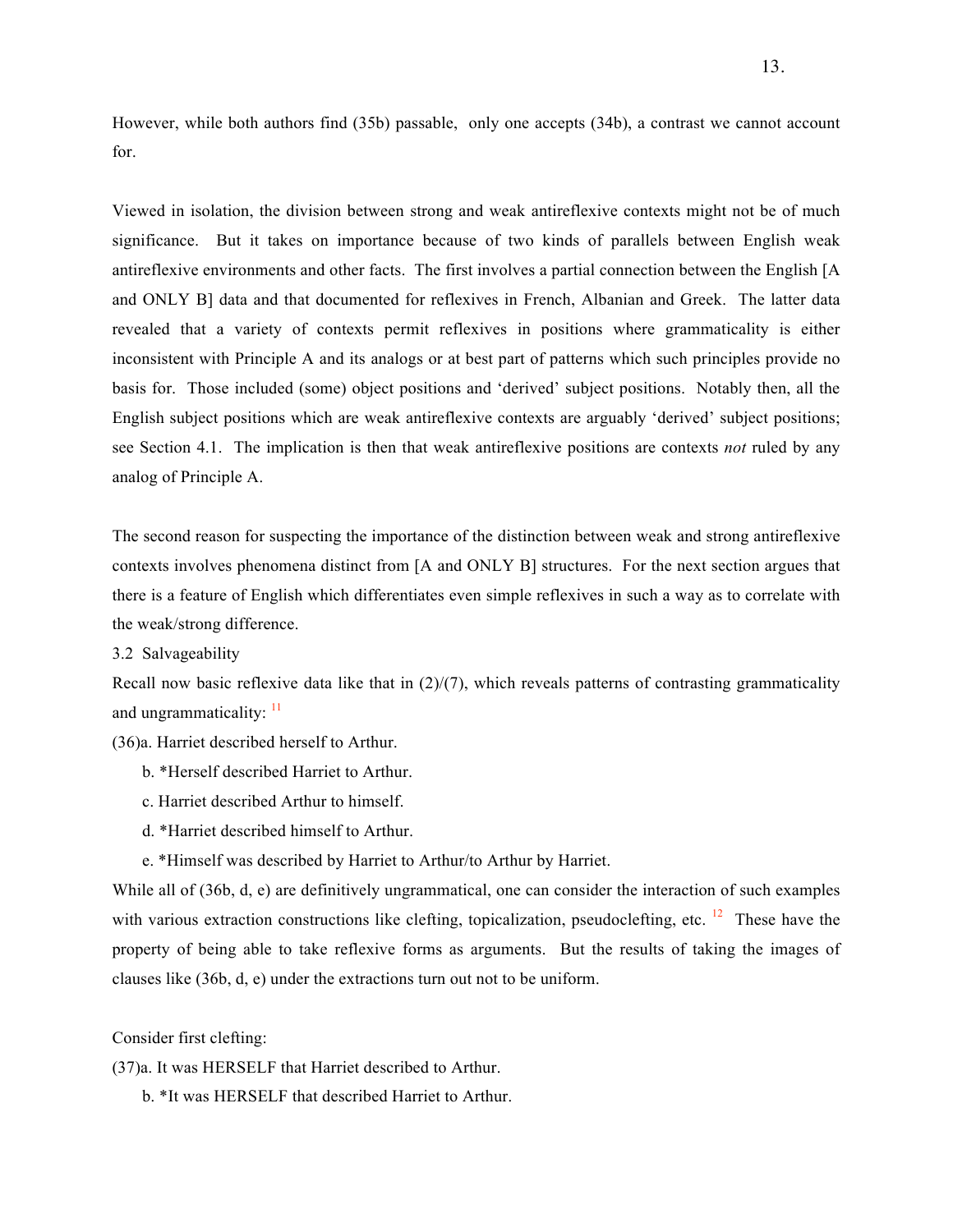- c. It was HIMSELF that Harriet described Arthur to.
- d. %It was HIMSELF that Harriet described to Arthur.
- e. %It was HIMSELF that was described by Harriet to Arthur.

Examples (37a, c) simply illustrate that in English it is sometimes possible to grammatically cleft from clausal position P a reflexive which is grammatical in P. Case (37b) illustrates that it is sometimes impossible to grammatically cleft from clausal position P a reflexive which is ungrammatical in P, evidently the expected results.

However, unexpectedly then, (37d, e) reveal at least marginally grammatical clefting from a configuration in which an unclefted reflexive is ungrammatical. That is, in these cases of a direct object reflexive anteceded by the object of a PP, (37d), and a *passive subject* reflexive anteceded by a passive by phrase, (37e), clefting of the reflexive yields improved grammaticality, although it *fails* to do that for the nonpassive subject reflexive in (36b). We will say that violations of the constraint in the former, whatever it is, are *unsalvageable* by clefting*,* while the ungrammaticalities in (36d, e) are (to some extent) *salvageable* (for some speakers).

Clearly, if something like Principle A or more generally some kind of single UVA-based condition were responsible for all of (36b, d, e), it would be quite mysterious that clefting would salvage one reflexive but not the others. How could a uniform cleft construction interact with different types of ungrammatical antecedent/reflexive pairs putatively all ungrammatical for the *same* reason and yet salvage only some? Moreover, the contrast between (37b) and (37e) also challenges the UH.

The argument from clefting is strengthened by the fact that asymmetric salvaging of ungrammatical antecedent/reflexive pairs is (i) found with other extractions besides clefting and (ii) manifests in parallel ways; that is, these other phenomena can salvage just those cases which clefting can. So, consider topicalization, with respect to which, one finds, alongside (36), the parallel (38). <sup>13</sup> Here and below capitalized reflexives again represent strongly stressed forms:

(38)a. HERSELF, I learned later that Harriet had described to Arthur.

- b. \*HERSELF, I learned later had described Harriet to Arthur.
- c. HERSELF, I learned later that Harriet had described Arthur to.
- d. %HIMSELF, I learned later that Harriet had described to Arthur.
- e. %HIMSELF, I learned later had been described by Harriet to Arthur.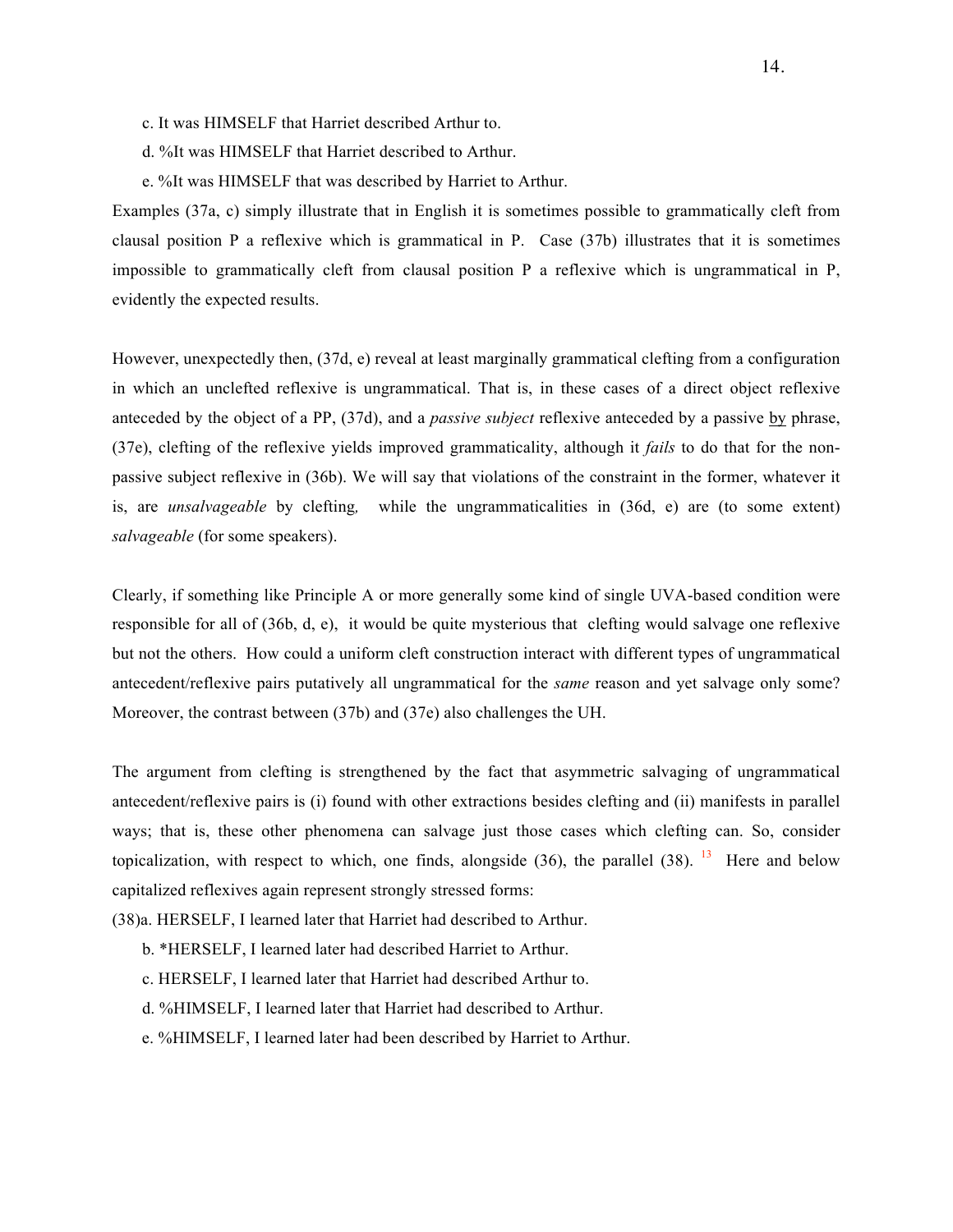Patterns essentially parallel to those in cleft and topicalization constructions are seen in copular/focus cases.

(39)a. The one who Harriet described to Arthur was HERSELF.

- b. \*The one who described Harriet to Arthur was HERSELF.
- c. The one who Harriet described Arthur to was HIMSELF.
- d. %The one who Harriet described to Arthur was HIMSELF.
- e. %The one who was described by Harriet to Arthur was HIMSELF.

And the same thing appears in regular and inverse pseudoclefts, as in (40) and (41):

(40)a. What Harriet compared to Arthur was HERSELF.

- b. \*What compared Harriet to Arthur was HERSELF.
- c. What Harriet compared Arthur to was HIMSELF.
- d. %What Harriet compared to Arthur was HIMSELF.
- e. %What was compared by Harriet to Arthur was HIMSELF.
- (41)a. HERSELF was what Harriet compared to Arthur.
	- b. \*HERSELF was what compared Harriet to Arthur.
	- c. HIMSELF was what Harriet compared Arthur to.
	- d. %HIMSELF was what Harriet compared to Arthur.
	- e. %HIMSELF was what was compared by Harriet to Arthur.

Even if the constructions cited so far exhausted those which yield reflexive violation salvageability, they would represent a prima facie nonnegligeable challenge to received ideas about reflexive antecedence.<sup>14</sup>

Summing up so far, we see that despite the UH, English ungrammatical reflexives divide into at least two classes, roughly characterizable as in (42):

(42)a. *Unsalvageable* ungrammatical reflexives: when such reflexives are clefted, topicalized, 'focused', etc., their ungrammaticality is unaffected.

 b. *Salvageable* ungrammatical reflexives: clefting, topicalization etc., of such reflexives in some cases renders the result grammatical.

So far, we have cited only one sort of unsalvageable reflexive, subjects of an active clause anteceded by some other phrase of the clause, and two sorts of salvageable reflexives, subjects of passive clauses and objects anteceded by following phrases. There are further exemplars of each type.

A salvageable reflexive subject violation independent of passivization is found in Subject Raising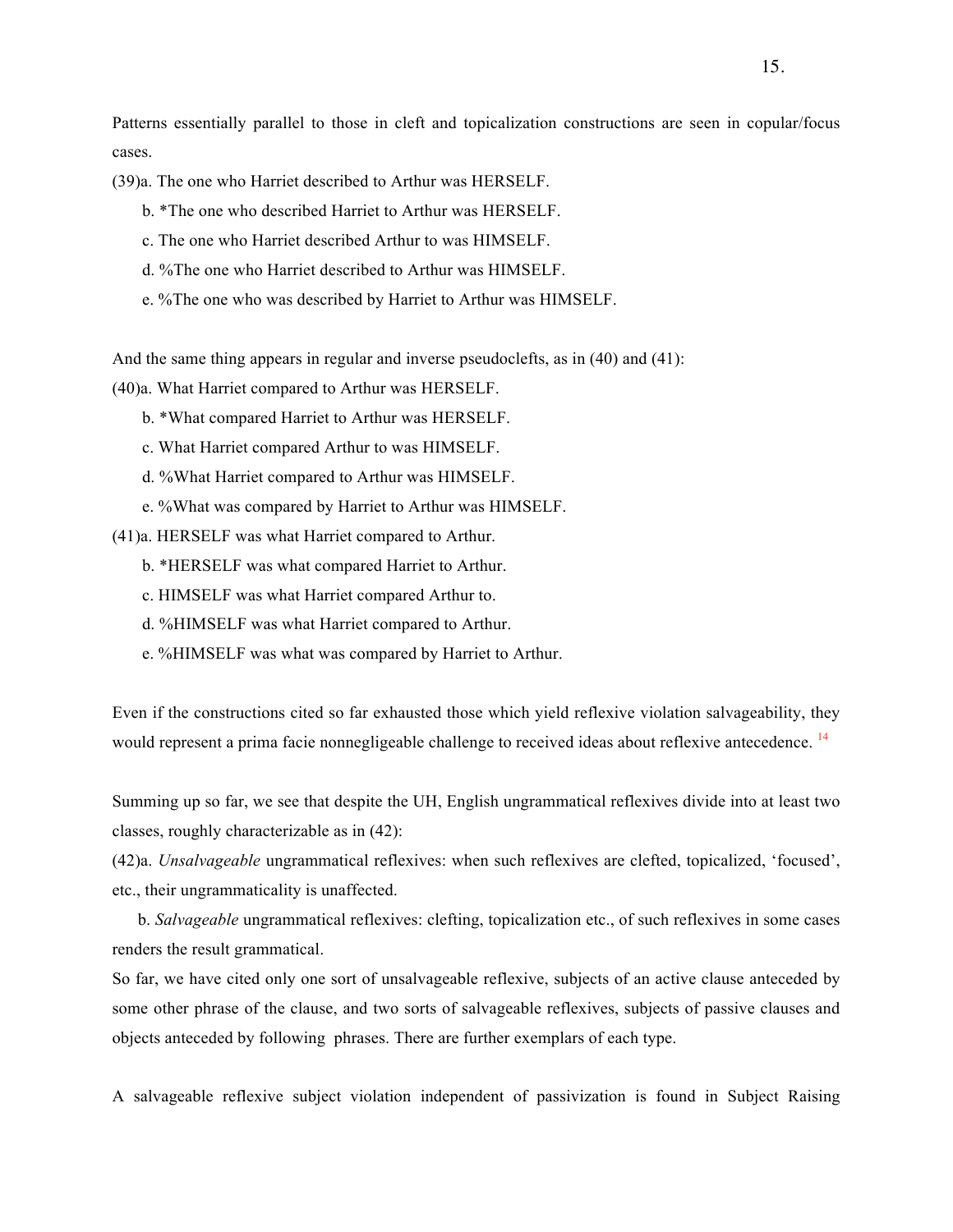structures like (43):

(43)a. \*Herself seemed to Audrey to be quite lovely.

- b. It was HERSELF that seemed to Audrey to be quite lovely.
- c. %HERSELF, I am sure seemed to Audrey to be quite lovely.
- d. The one who seemed to Audrey to be quite lovely was HERSELF.
- e. What seemed to Audrey to be quite lovely was HERSELF.

And another salvageable reflexive subject violation is seen in psychological adjective cases like (44).

(44)a. \*Himself was interesting to Cardoza.

- b. %It was HIMSELF that was interesting to Cardoza.
- c. %HIMSELF, I am sure was interesting to Cardoza.
- d. %The one who was interesting to Cardoza was HIMSELF.
- e. %What was interesting to Cardoza was HIMSELF.

Finally, paradigm (45) reveals a salvageable nonsubject reflexive violation in (45c), and an unsalvageable one in (45d):

(45)a. The book was assigned to Mary by herself.

b. The book was assigned by Mary to herself.

c. \*The book was assigned to herself by Mary.

d. \*The book was assigned by herself to Mary.

e. It was HERSELF that the book was assigned to deliberately by Mary.

f. \*It was HERSELF that the book was assigned by deliberately to Mary. <sup>15</sup>

The next section considers the implications of the salvage phenomenon in the context of the earlier discussion of crosslinguistic patterns of reflexive antecedence which are at best unexpected in currently received terms.

# **Section 4 Conclusions**

### 4.1 Correlations

While some of the English data of Section 3 may be problematic, we believe that overall they nonetheless support important theoretical conclusions. Because beyond whatever the [A and ONLY B] cases and the salvage cases might show *in isolation*, their implications are strengthened by two types of correlation. First, the two independently characterized phenomena are themselves significantly parallel:

(46)a. If an internally anteceded *subject* reflexive in context P is salvageable, an internally anteceded [A and ONLY B] reflexive in P is grammatical.

 b. If an internally anteceded *object* reflexive in context P is salvageable, an internally anteceded [A and ONLY B] reflexive in P is grammatical.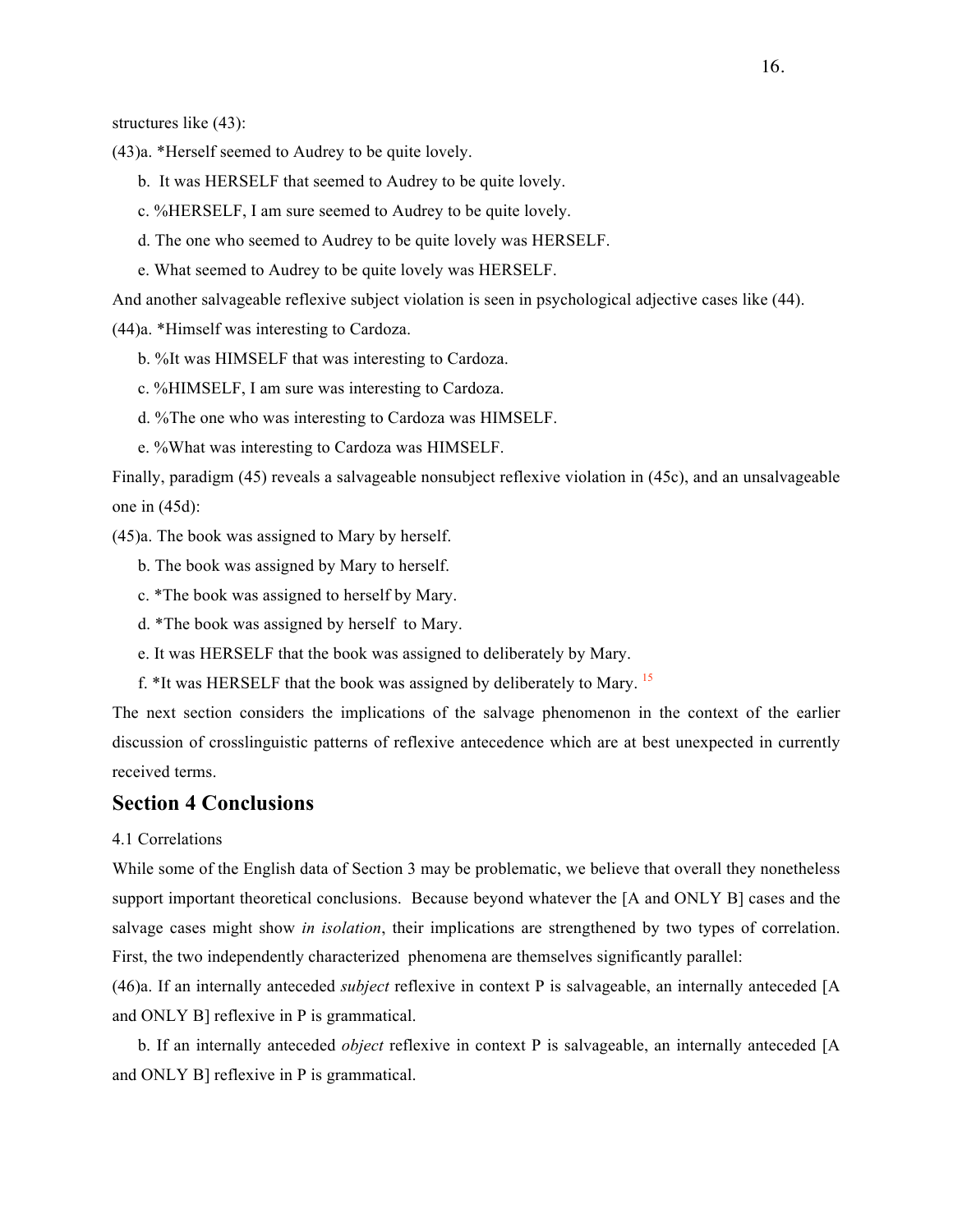c. If an internally anteceded *PP object* reflexive in context P is salvageable, an internally anteceded [A and ONLY B] reflexive in P is grammatical.

The following paradigms briefly reillustrate these generalizations; (47)-(49) document (46a).

(47)a. \*Herself was praised by Jane.

- b. %It was HERSELF that was praised by Jane.
- c. Herself and ONLY herself was praised by Jane.

(48)a. \*Herself appeared to Ruth to be a strong candidate.

b. %It was HERSELF that appeared to Ruth to be a strong candidate.

- c. Herself and ONLY herself appeared to Ruth to be a strong candidate.
- (49)a. \*Herself was interesting to Ruth.
	- b. %It was HERSELF that was interesting to Ruth.
	- c. Herself and ONLY herself was interesting to Ruth.

Paradigm (50) supports (46b):

(50)a. \*Nadine described himself to Farouk.

b. %It was HIMSELF that Nadine described to Farouk.

c. Nadine described himself and ONLY himself to Farouk.

And, finally, paradigm  $(51)$  supports  $(46c)$ :

(51)a. \*The letters were sent to himself by Larry.

b. %It was HIMSELF that the letters were sent to by Larry.

c. The letters were sent to himself and ONLY himself by Larry.<sup>16</sup>

Recalling terminology introduced earlier, all these cases can be summed up by saying that if a simple English reflexive is salvageable in context P, then P is a weak antireflexive context. <sup>17</sup> This Englishinternal correlation evidently supports the idea that the properties differentiating weak from strong antireflexive contexts are nonaccidental. This claim is reinforced by the fact that all the English-internal evidence from subject reflexives arguably reveals a further more specific positive generalization:

(52) If R is a grammatical internally anteceded reflexive *subject*, R is a 'derived' subject.

That English passive subjects and subject-raised ones are 'derived' should be uncontroversial. The case of the reflexive subjects of psychological adjectives is less clear. But they also fall into the category of 'derived' subject reflexives if an inversion analysis (in relational grammar terms) of such cases with e.g. interesting, astonishing, etc., is correct, that is, one in which the <u>to</u>-phrase represents an initial subject, and the final subject an initial direct object. <sup>18</sup>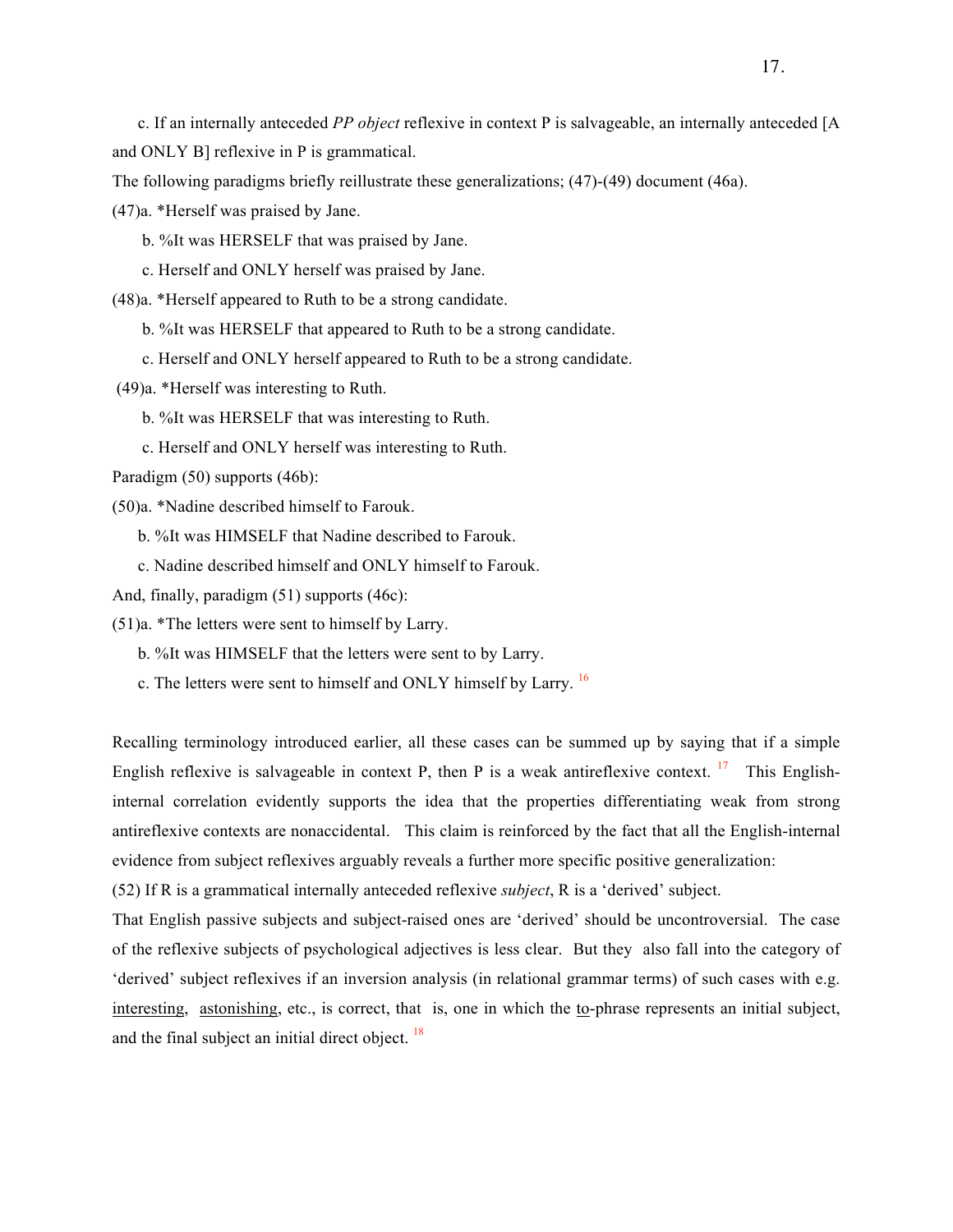Second, and more specifically, the fact that the apparent role of the notion 'derived' subject in the description of English reflexive antecedence stems from a genuine principle is naturally further buttressed by the fact that to a significant extent, English subgeneralization (46a) parallels the facts in Albanian and Greek. Hence one sees the existence of clear parallels for passives between English (47), Albanian (13a) and Greek (21), for subject raising cases between English (48) and Greek (26),  $^{19}$  and for psychological predicates between English (49), Albanian (15a) and Greek (16).

Of course, (52) can only subsume both simple and [A and ONLY B] reflexives if there is a notion *reflexive DP* which covers both simple reflexives (herself) and complex phrases of e.g. the form herself and ONLY herself. However, it is difficult to see how the distribution of the more complex forms could reasonably be described in the absence of such a characterization, given the distributional parallels between the simpler and more complex types.  $^{20}$  But if it is correct that [A and ONLY B] reflexives are instances of the notion reflexive DP, then, as well as the indirect evidence based on salvageability, English provides more direct evidence that standard conceptions of the antecedent/reflexive relation are flawed.

The consequences of (52) can be spelled out further. First, what we called the UH in Section 1 cannot be maintained. The principles which determine that non-'derived' subject reflexives cannot be internally anteceded, see Section 4.2, must be in part distinguished from those which determine that *some*, but as we have argued here, only some, 'derived' subject reflexives also have this property. Second, simply on the basis of the subject generalizations, any principle which entails that no subject can ever be internally anteceded is not tenable. For (52) means, of course, that:

(53) An English *reflexive DP<sub>1</sub>* can be anteceded within its own minimal clause by a distinct DP which not only fails to c-command  $DP_1$  but which is in fact asymmetrically c-commanded by it.

Hence Chomsky's Principle A in any of its variants, and other views which have been designed to have many of the same consequences, in particular, the consequence that a subject reflexive can *never* be properly anteceded by another element of its own minimal clause, must be rejected.<sup>21</sup>

The conclusion that reflexive form antecedence is not governed by an inviolable principle along the lines of Principle A or its analogs casts new light on the limited evidence from French, English and Albanian that certain nonsubject reflexives can have internal antecedents which at best do not asymmetrically ccommand them. Given the general untenability of a c-command constraint, there is no a priori basis for assuming that the relevant object reflexives are c-commanded at all by their antecedents. If viable, this conclusion partially calls into question a broad range of work which has been driven in part by the idea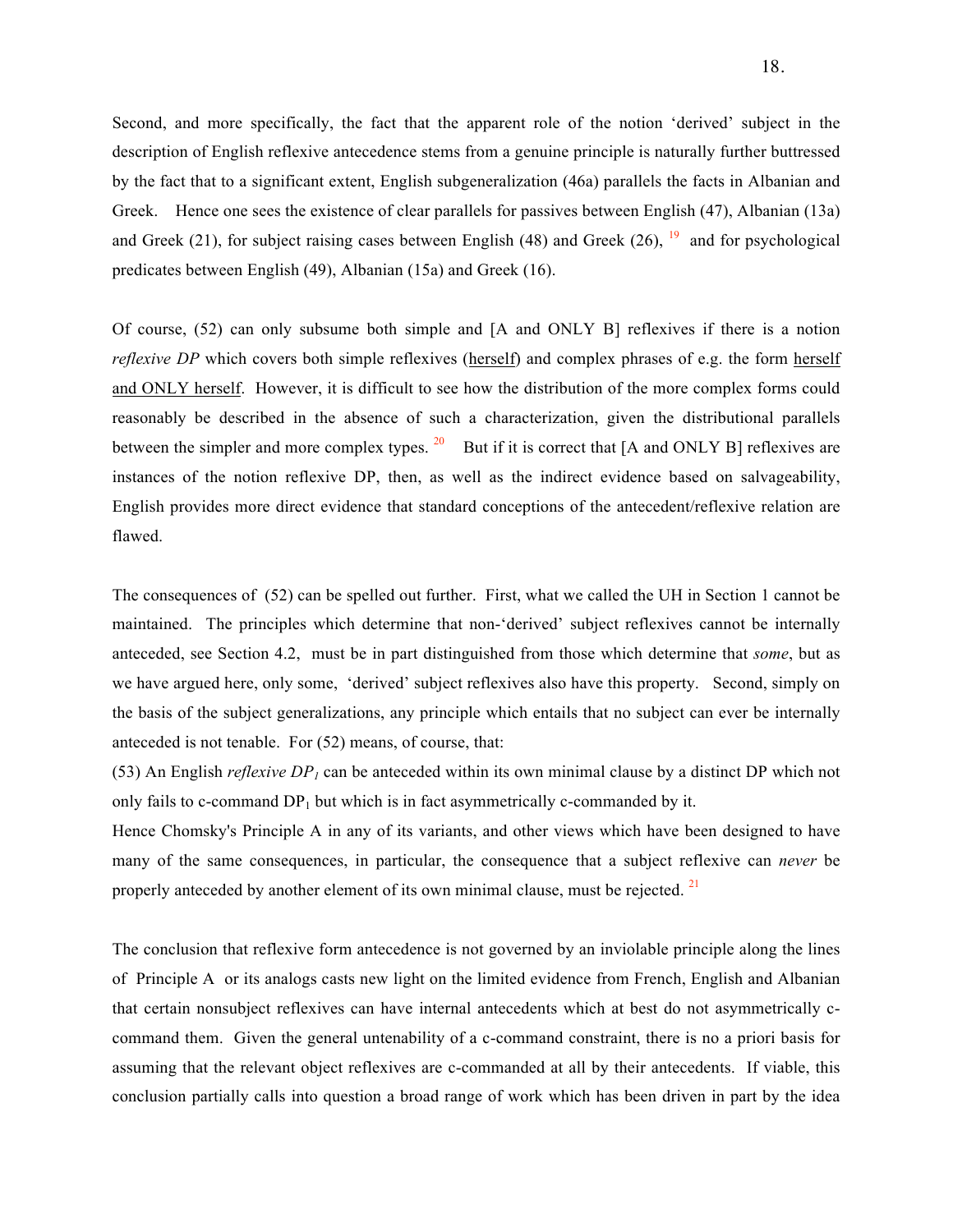that whenever grammatical local domain reflexive antecedence between objects or PPs is grammatical, the antecedent must c-command the reflexive.  $^{22}$  Whatever else can be said about reflexive antecedence, it just turns out not to provide a definitive basis for conclusions about c-command relations between constituents.

4.2 A Possibly Inviolable Antecedence Constraint on Subject Reflexives

The negative conclusions just reached, implying that UVA principles like Principle A and analogs must be rejected, create a series of problems. For without such principles, a multitude of in fact ungrammatical reflexives would appear to be in general unblocked by known conditions. Even though nothing in principle then precludes, for instance, *all* clause-internally anteceded reflexive subjects, the known examples inconsistent with such a claim appear to involve exclusively 'derived' subjects, those which would arguably owe their subject status to *movement* in transformational terms and to what are called *advancements* in relational grammar terms. <sup>23</sup>

One reasonable hypothesis which can though partially fill the lacunae is that it is truly impossible in natural languages for what relational grammar accounts roughly regard as an *initial subject* reflexive to be anteceded from within its own clause. Very informally:

 $(54)$  An initial reflexive subject cannot be anteceded by another DP in the same minimal clause. <sup>24</sup>

Since (54) says nothing about 'derived' subjects of any kind, it fails to indicate that they cannot be locally anteceded reflexives, and, unlike Principle A type views, it is consistent with the sort of data cited earlier from Albanian, Greek and English.

4.3 Constraints on Inverse Reflexives

Despite what we have taken to be the existence of grammatical locally anteceded (noninitial) subject reflexives, and despite principle (54), multitudes of other such cases are also not well-formed, including the unsalvaged English simple reflexive cases. Just so, while it has been argued that there are grammatical locally anteceded direct object reflexives not anteceded by subjects, many such cases are also ungrammatical, e.g the unsalvaged simple reflexive objects in English. These ungrammaticalities must thus be attributed to principles distinct from (54) or various versions of Principle A, seemingly principles of considerably less generality.

It would be tempting to suggest initially for English and possibly many analogous languages that the relevant principles are word-order based. One might claim that English simply excludes simple reflexives which precede their antecedents. This view is in accord with the conclusions of Jackendoff (1990), a quite lonely voice over recent decades arguing for the role of word order in anaphora and against overwhelming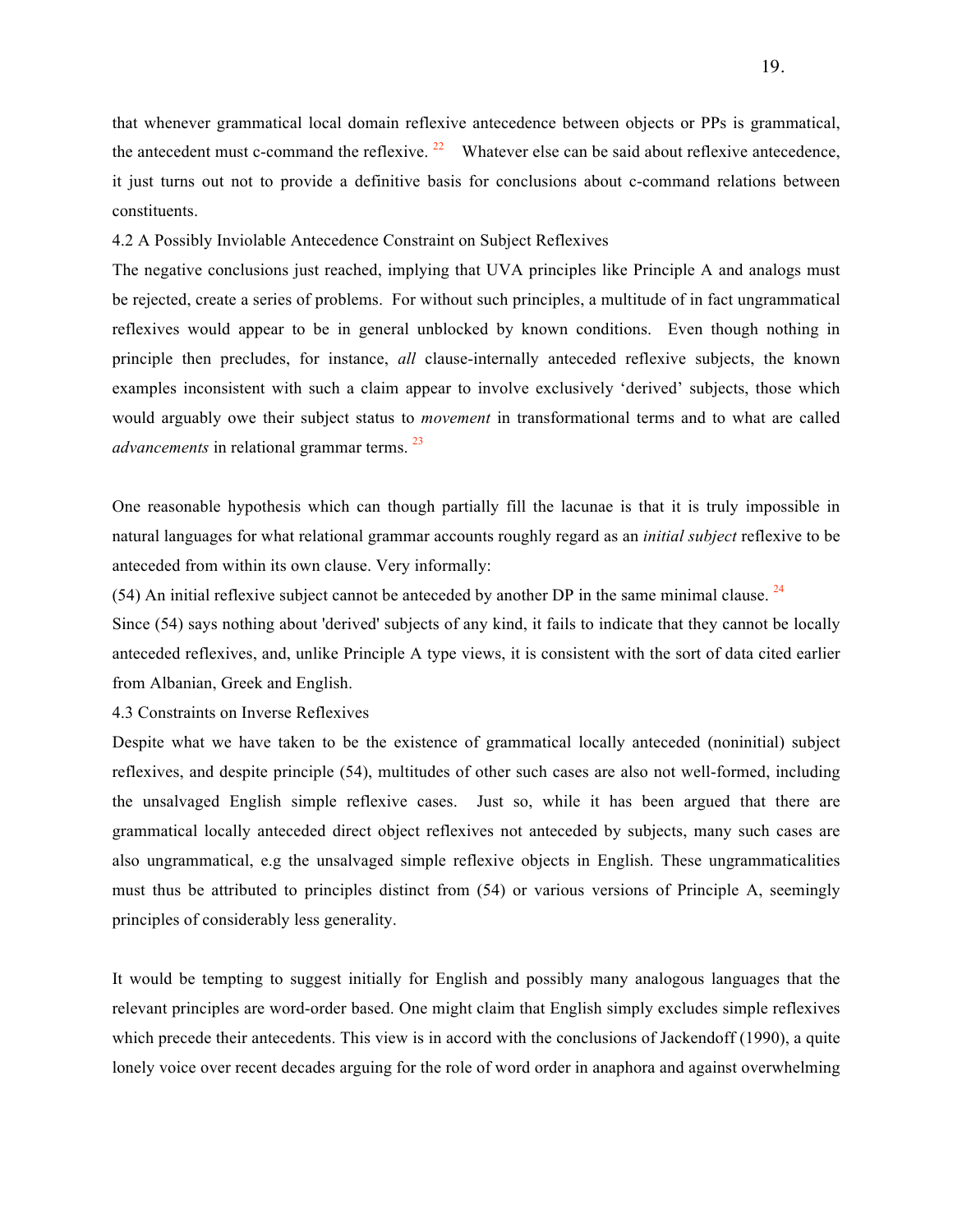reliance on notions like c-command; see also Williams (1994: 188-189).

However, while we see no theoretical objection to reflexive antecedence constraints which appeal to word order, such constraints do *not* underlie in particular the ungrammaticality of English salvageable but unsalvaged reflexives. First, there are grammatical instances of English simplex reflexives preceding their antecedents, some already cited:

(55)a. I proved to have contradicted themselves at least once those foreign reporters over there.

b. THEMSELVES, I proved those foreign reporters to have contradicted at least once.

One difference between these cases and the earlier ones where a reflexive cannot grammatically precede its antecedent is that in the latter both antecedent and reflexive are in unextracted positions, so-called *A(rgument)-positions* in one framework, while in the former, at least one is not. If one adopts this terminology for its familiarity, the generalization might appear to be:

(56) If a simple reflexive expression R and its antecedent AT are both in superficial A-positions, then AT precedes R.

However, principle (56) is not an adequate approach to salvageable simple reflexives.

Consider the ungrammatical but salvageable subject reflexive violations in (57a) and the ungrammatical but salvageable direct object reflexive violations in (58a):

(57)a. \*He believes herself to have been praised by Melissa.

b. %HERSELF, he believes to have been praised by Melissa.

- c. \*Melissa, he believes herself to have been praised by.
- d. \*By Melissa, he believes herself to have been praised.

(58)a. \*He believes them to have never described herself to Melissa.

b. % HERSELF, he believes them to have never described to Melissa.

c. \*Melissa, he believes them to have never described herself to.

d. \*To Melissa, he believes them to have never described herself.

While all of (57c, d) and (58c, d) satisfy (56), they are clearly as ungrammatical as the unsalvaged cases in (57a) and (58a). These data reveal a fundamental, previously ignored asymmetry with respect to the salvaging phenomena. Namely, this turns out to be achievable by the salvage constructions only if the 'target' of those constructions is the illicit simple reflexive form; it is not achieved if the 'target' is the antecedent. But a word-order principle like (56) predicts exactly a nonexistent *symmetrical* salvaging situation.<sup>25</sup>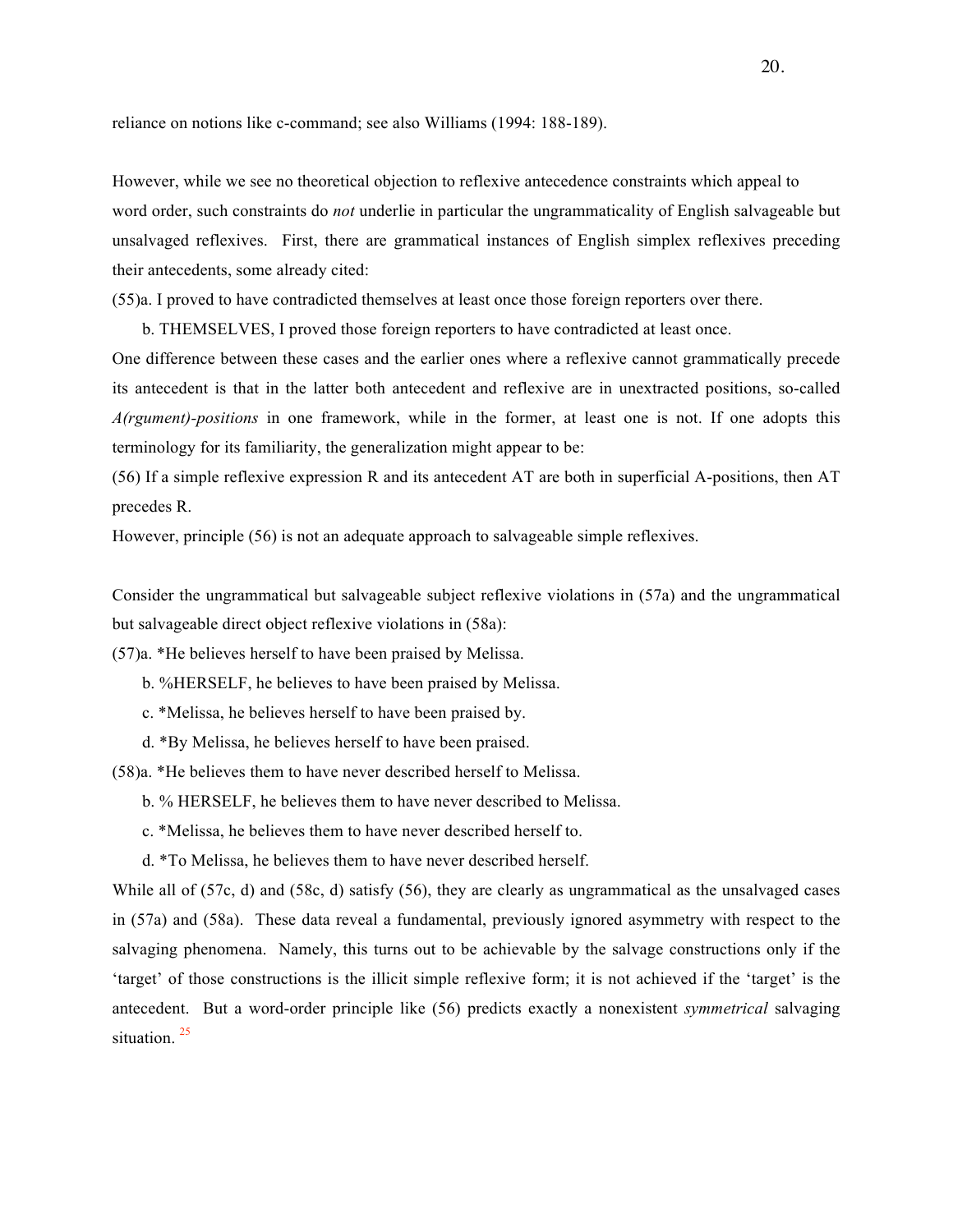Moreover, other types of extractions which effect the word order of antecedent/salvageable reflexives but do not involve extraction of the reflexive form also yield salvageable structures which satisfy (56) but remain ungrammatical. That is, extraction of a phrase containing the antecedent also fails to contribute to salvageing.

- (59)a. \*They believed himself to be astonishing to Joe.
	- b. %It was HIMSELF that they believed to be astonishing to Joe.
	- c. Astonishing to himself though they believed Joe to be,
	- d. \*Astonishing to Joe though they believed himself to be,

One must then search for a different principle to account for (57c, d) and (58c, d) and to provide a reconstruction of the circumstances under which extractions actually salvage ungrammatical simple reflexives. Our best guess is that the right principle will be relational, in the sense of appealing to notions like subject, direct object, indirect object, etc.. We adopt the relational grammar notation of numerical abbreviations for the names of these relations, each name viewed as the label of an arc in the formal structure representing the relations. <sup>26</sup>

 $(60)$  subject  $(1)$ , direct object  $(2)$ , indirect object  $(3)$ , ...

We also appeal to a ranking of these relations based formally on a ranking of the symbols (arc labels) taken as their names, specifically, at least that of (61):

(61) Arc A *outranks* arc B if and only if A's label precedes B's label in the sequence:

 $1, 2, 3, X (X \neq 1, 2, \text{or } 3)$ 

One can then informally define the notion of *inverse reflexive*, as in (62):

(62) Definition

A reflexive expression R is an *inverse reflexiv*e if and only if the last central arc headed by R

outranks the last *central* arc headed by the local antecedent of R.<sup>27</sup>

This says in effect that R is an inverse reflexive if it is a final 1 locally anteceded by a final 2, 3 or X, a final 2 locally anteceded by a final 3 or X, or a final 3 locally anteceded by a final X. Notably, the reflexives in (57a) and (58a) are then inverse reflexives, instantiating antecedence of a 1 by an X and of a 2 by an X, while the ill-formed variant of (63) instantiates, we suggest, antecedence of a 3 by an X:  $^{28}$ 

(63) The book was sent Jack/\*herself by Melissa.

With this notion in hand, and adopting an informal terminology which takes the 'target' of one of the salvage constructions to have been extracted, one can account for the relevant data with the following *parochial constraint*:

(64) An English, simple inverse reflexive must be extracted.  $29$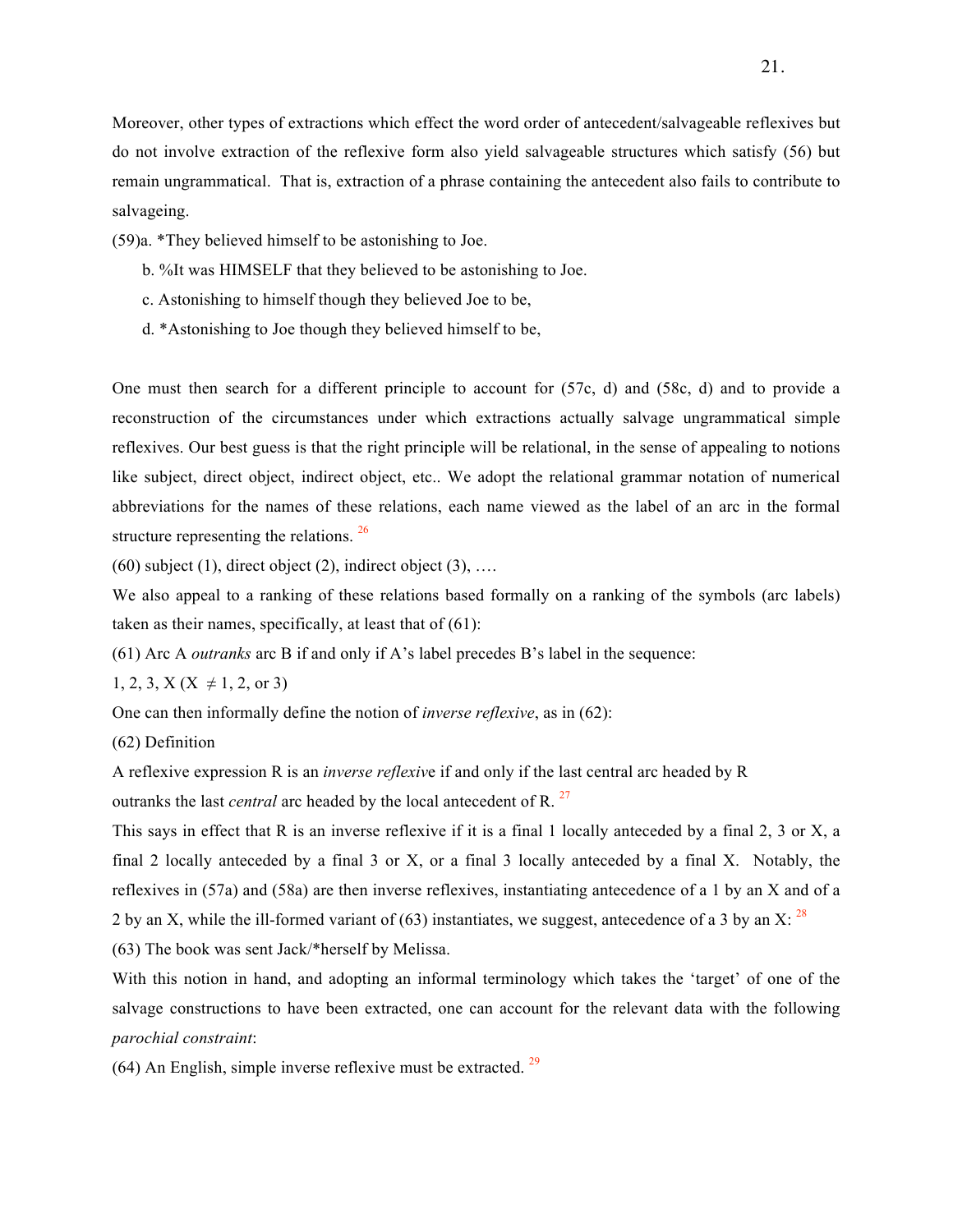Plausibly, the same notion can be used to describe facts in other languages. So, the dialects of French which allow (8b) but ban its corresponding passive might involve a constraint entailing minimally that an inverse reflexive has to be a final direct object; Albanian might manifest a constraint that an inverse reflexive must be a direct object (passivized or not) anteceded by an indirect object, and other languages might simply ban all inverse reflexives.

4.4 Generalizing the Results

We have recognized a notion of inverse reflexive to describe a variety of facts from English which were argued to clash with the implications of any universal principle designed to imitate the consequences of Chomsky's Principle A. Evidently, Principle A is only one element of a group of related principles in the same tradition which appeal principally to the notion c-command to describe relations between pairs of DPs. Other such principles have been invoked to describe triggering of negative polarity items, binding of pronominal forms, etc. We *suspect* that in many such cases, evidence similar to that appealed to here will show that c-command is not an adequate basis for the facts and suggest that an analog of the inverse reflexive relation may be relevant. While space precludes serious discussion here, it is worth mentioning one case.

It has often been claimed that a pronominal form anteceded by a *quantified DP* antecedent must be ccommanded, hence bound, by the antecedent; see e.g. Barss and Lasnik (1986), Aoun and Li (1993), Baker (2001). This is normally taken to be the basis for facts like (65):

 $(65)a$ . Every student<sub>1</sub> respects his<sub>1</sub> teacher.

b.  $*His<sub>1</sub> teacher respects every student<sub>1</sub>.$ 

- c. They convinced every foreign student<sub>1</sub> that the professor respected her<sub>1</sub>.
- d. \*They convinced her<sub>1</sub> that the professor respected every foreign student<sub>1</sub>.

Such claims are seemingly attacked by perfectly grammatical cases like (66), in which c-command does not hold between antecedent and pronoun and yet a bound variable interpretation is unproblematic.<sup>30</sup> (66) Every professor's<sub>1</sub> neighbor respects her<sub>1</sub>.

More directly relevant to the present inquiry are cases like (67) and (68):

 $(67)a$ . Every professor<sub>1</sub> praised his<sub>1</sub> relatives.

- b. \*His<sub>1</sub> relatives praised every professor<sub>1</sub>.
- c. ?His<sub>1</sub> relatives were praised by every professor<sub>1</sub>.

(68)a. They described every professor<sub>1</sub> to his<sub>1</sub> neighbors.

b. ?They described his<sub>1</sub> neighbors to every professor<sub>1</sub>.

The pronouns in cases like (67c) and (68b), although not c-commanded by their quantifier antecedents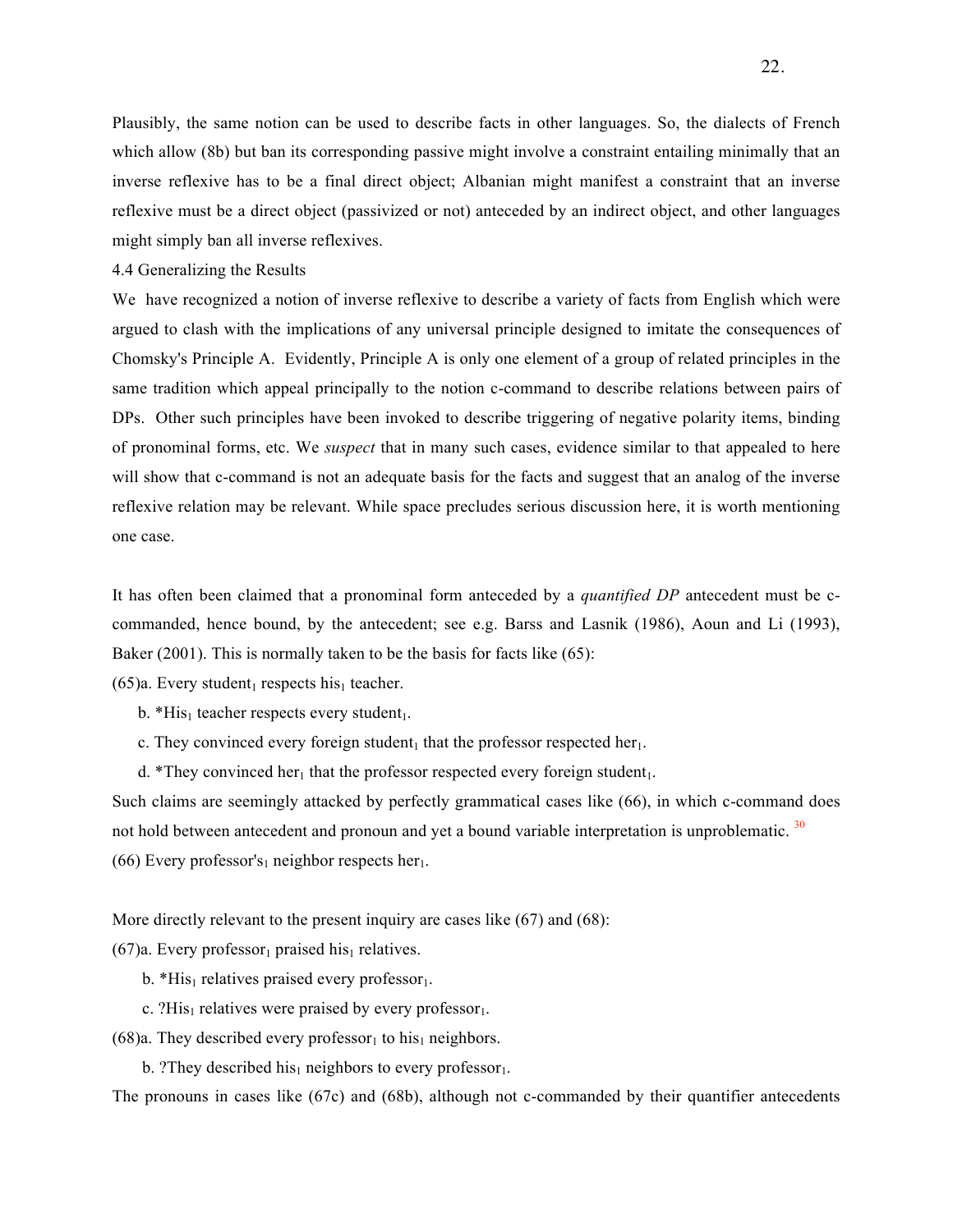and in fact c-commanding them in surface forms, seem to us to be reasonably acceptable on a bound variable reading and thus to sharply contrast with the truly impossible (67b).

Moreover, any doubts about (67c) and (68b) vanish in correspondents where the pronominal DPs are extracted:

 $(69)a$ . His<sub>1</sub> affinal relatives, I am sure were praised by every professor<sub>1</sub>.

b. His<sub>1</sub> next door neighbors, I am sure they described to every professor<sub>1</sub>.

d. It was his<sub>1</sub> affinal relatives that I am sure were praised by every professor<sub>1</sub>.

On the contrary, extraction seems to do nothing to improve e.g. (67b):

(70)a. \*His<sub>1</sub> next door neighbors, I am sure praised every professor<sub>1</sub>.

b. \*It was his<sub>1</sub> next door neighbors that I am sure praised every professor<sub>1</sub>.

In short, it appears that in the environments we took to define inverse reflexives, there is at worst a possibility of salvaging (in an obvious sense) quantifier DP/pronominal antecedence cases which are commonly taken to require a c-command relation. This is as unexpected in received terms, e.g. those which appeal to the crossover explication of note 30, as the reflexive salvageings discussed earlier. And just as the reflexive data undermine Principle A style accounts, the bound variable data undermine straightforward appeals to c-command combined with crossover accounts.

Clearly then, a general investigation of such matters in terms which take into account the inverse relation is suggested, as this concept may be of potential relevance to antecedence by quantifier DPs just as it is to the antecedence of reflexives.

### **Notes**

\*\*We are indebted to an anonymous reviewer for a multitude of detailed suggestions and criticisms which have led to great improvements in this paper. Also thanks to Brian Joseph for some input about Greek glosses.

1 The issues raised here about reflexives may well have partially parallel variants involving reciprocals. To avoid unwieldy multiplication of the number of examples though, we limit all citations to reflexives.

2 A remarkable feature of Chomsky's binding accounts is that notions like 'anaphor' are not defined independently of the binding conditions. This means, minimally, that any testable content to the view depends on the interacting consequences of all the principles. For there is no way to claim independently of them that some form is or is not e.g. an anaphor. For instance, faced with the grammaticality of (i) nothing independently blocks analyzing them as an anaphor.

(i) Most robots<sub>1</sub> have wires in them<sub>1</sub>.

This is at best precluded nontheoretically by the ugly factual consequences of positing an English anaphor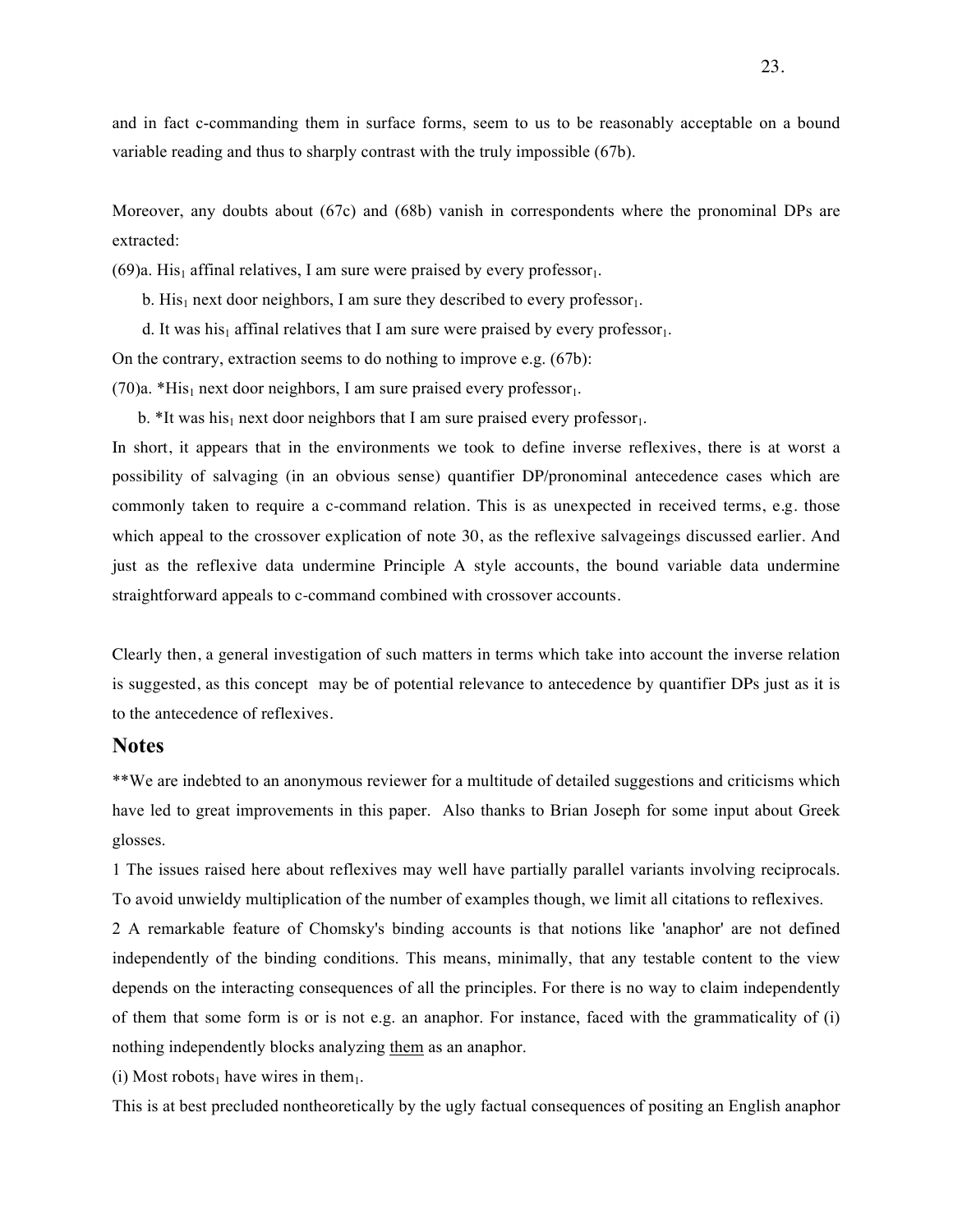shaped them, then wrongly not blocked from positions like that in (ii):

(ii) \*The robots<sub>1</sub> placed wires in them<sub>1</sub>.

A grave undealt with problem about the binding conditions, namely, that they do not properly take into account conjunction, is illustrated in e.g. (iii):

 $(iii)$ a. Clara<sub>1</sub> might, and Stella<sub>2</sub> certainly will, strongly defend herself.

b. It is HERSELF that Clara<sub>1</sub> might, and Stella<sub>2</sub> certainly will, strongly defend.

Here, the reflexive form is understood in some sense as linked jointly to both subscripted DPs, since (iii) is equivalent to (iv):

(iv) Clara<sub>1</sub> might strongly defend herself<sub>1</sub> and Stella<sub>2</sub> certainly will strongly defend herself<sub>2</sub>.

But there is no coindexing of the reflexive in (iii) which captures this fact and is consistent with the desired result that the reflexive satisfies Principle A. What then in a Principle A framework could block (vb) and differentiate it from the salvaged (vc):

(v)a. It is Henry that Audrey thinks might effectively defend himself but Sally is sure will embarrass himself.

 b. \*It is HIMSELF that Audrey thinks might effectively defend Henry but Sally is sure will embarrass Eddie.

 c. %It is HIMSELF that Audrey thinks might be effectively defended by Henry but Sally is sure will be embarrassed by Eddie.

3 A widespread view, due to Chomsky (1981: 193), is that Principle C is the basis for the *strong crossover phenomenon*, illustrated in (i)

(i) \*Which activist<sub>1</sub> did they persuade him<sub>1</sub> the police would soon arrest?

Postal (2004: Chapter 7) argues that this view is unfounded.

4 Reflexive subjects with higher clause constituent antecedents are, of course, well-known in a variety of languages, e.g. Chinese, Marathi, Korean, Malayalam (see Huang, 2000, Chapter 2.3 for references). Postal (2006) argues that contrary to common assumptions, English also has such reflexives, in fact, several varieties. These are not of direct concern here, although they provide an independent challenge to concepts like Principle A, a challenge much discussed in the now extensive literature on so-called *long distance reflexives*; see e.g. Koster and Reuland (1991), Cole, Hermon and Huang (2001), Huang (2000), Cole, Harmon and Sung (1990) and Cole and Sung (1994) for discussion and references.

5 Postal (1989: 10) noted that the possibility in (8b), though not that in (8a), is limited to third-person nominals.

6 Den Dikken (1995: 224) cites one Italian informant, Maria Teresa Guasti, as the basis for the following binding judgments: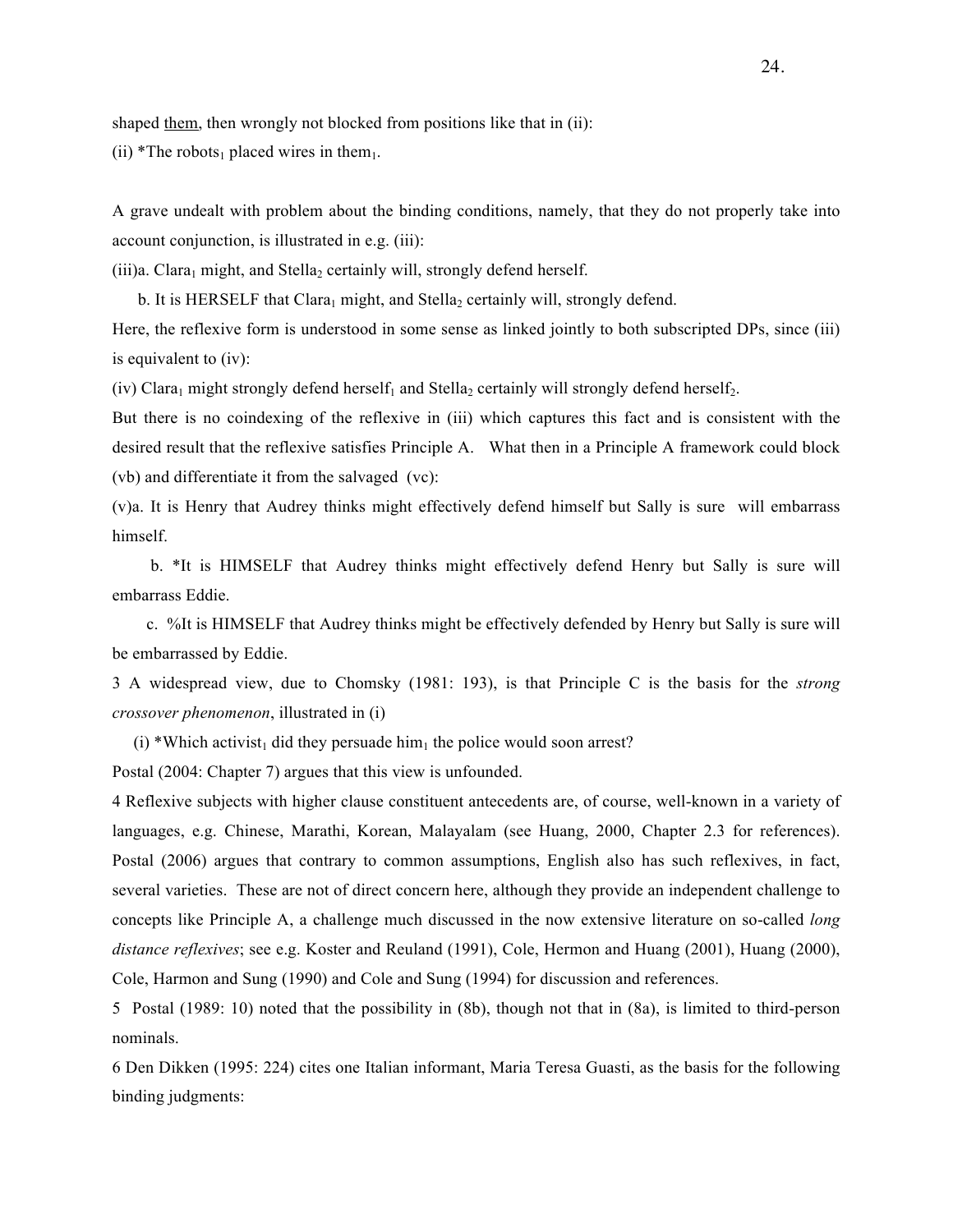- (i)a. \*Ho mostrato Maria a se stessa. I-have shown Maria to herself
	- b. Ho mostrato se stessa a Maria. I-have shown herself to Maria "I showed Maria to herself"

This pattern is the opposite of English and partially similar to that variant of French which allows (8b). But unlike the French variant accepting (8b), the Italian of Ms. Guasti is seen not to allow the 'forward' antecedence pattern.

However, we checked these Italian judgments with two Italian subjects, Franca Ferrari and Antonio Gulli (to whom we are indebted). Both reject (ib) while accepting (ia) and hence seem to manifest a reflexive pattern for objects parallel to English. Rendering a c-command-based account of the reflexive facts consistent with both variants of Italian might thus require positing distinct clause structures for cognate clauses in the two as well as distinct clause structures for different variants of French. These conclusions are, to say the least, implausible enough to suggest that c-command is not the appropriate feature, a conclusion supported by all that follows.

On the basis of (i) alone, Den Dikken (1995: 224 n42) concludes that the Italian goal phrase 'must' ccommand the direct object. We would quarrel with such a necessity claim, but given the contrasts with our informants and hence either significant dialect variation or unclarity in the data, or both, it would be unwise for us to draw conclusions about Italian at this point.

While we do not know the passive facts for Den Dikken's informant, for the Italian speakers we consulted, the passives of (ia, b) behave like French (9):

- (ii)a. \*Maria e' stata mostrata a se stessa da me
	- "Marie was described to herself by me"
	- b. \*Se stessa e' stata mostrata a Maria da me

"Herself was described to Maria by me"

7 Woolford (1999: 270) describes the Albanian sentence in (i), taken from Hubbard (1980: 90), as having a dative subject and a nominative object (which controls verb agreement).

(i) Vetja iu cudit cudit Agimit self (NOM) CLITIC (3SG.DAT) surprise (3SG.PAST.NONACTIVE) Agim (DAT) "Agim surprised himself"

She does not argue for this view, which conflicts with Hubbard's (1980, 1981) treatment, accepted here,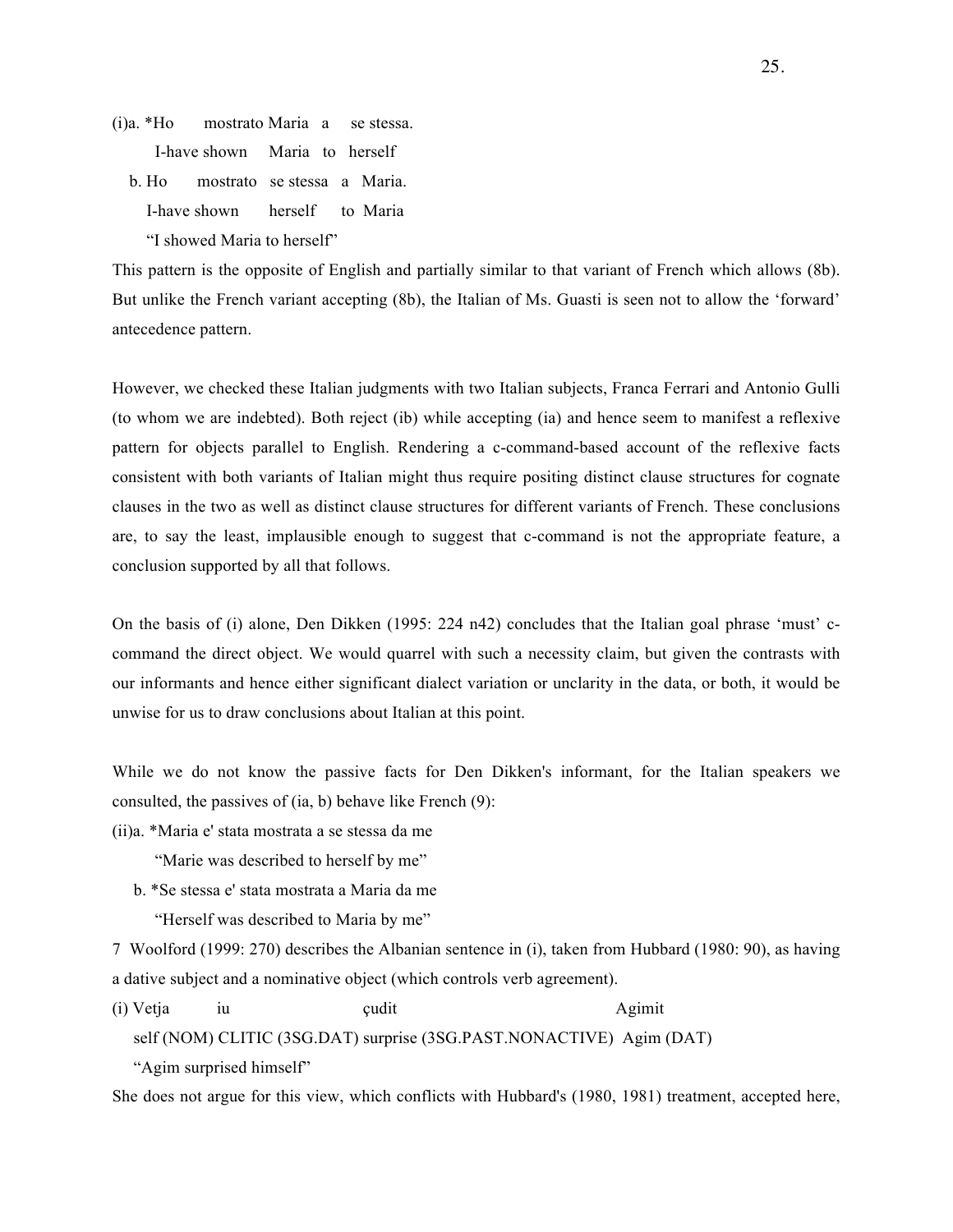that the nominative form is the final (in relational terms) subject. The gross properties just cited, e.g. having nominative case and determining verbal agreement are, of course, diagnostic properties of final subjects in Albanian, as in many other languages.

8 The failure of a reflexive object in Albanian to yield a grammatical nominative reflexive in a passive except in indirect object cases like those already cited is illustrated in (i), where the subject reflexive is anteceded by the agent phrase.

(i) Hubbard (1980: 50)

\*Vetja u ftUVA prej kapedanit

self (NOM) CLITIC invited by captain

"Himself was invited by the captain"

9 Some speakers allow the B nominal to be a nonpronominal which shares denotation with A, as in (i):

 $(i)$ a. Valerie<sub>i</sub> and ONLY [that bitch] i said anything.

b. %Valerie<sub>i</sub> and ONLY [the mother of your children]<sub>i</sub> said anything.

c. %I and ONLY [I /yours truly /\*you /\*they] will be allowed to play the xylophone.

10 One notes the singular verb agreement property in examples such as (30b), raising the issue of which coordinate DPs are singular, which plural, and according to what principles.

11 Constraints on reflexives parallel to those seen in (2)/(7b, d) arguably hold for cases in which the reflexive word is a conjunct:

(i)a. [\*Bob and herself**/**\*Herself and Bob] described Harriet to Arthur.

b. [\*Bob and herself**/**\*Herself and Bob] were described to Harriet by Arthur.

(ii) \*Bob described [Arthur and herself/herself and Arthur] to Harriet.

These contrast with the coordinate analogs of (1) and (7a):

(iii)a. Harriet described [Bob and herself/herself and Bob] to Arthur.

b. Harriet was described to [Bob and herself/herself and Bob] by Milton.

Despite the obvious parallelisms, the principles usually invoked for (2)/(7b, d), Principle A or its analogs, are in general not shown to block (i) and (ii). Such an attempt might be successful if it appealed to something like the conjunction reduction approach of early transformational accounts. Under the latter, e.g. (ia) could have conjoined underlying structures of the form (iv) in which a Principle A analog could properly fail to be satisfied in one conjunct:

(iv) [Bob described Harriet to Arthur and herself described Harriet to Arthur]

12 Some previous treatments of examples like (36b, e) have claimed that they are ungrammatical because English lacks a nominative form for reflexives. Bresnan (2000: 218) made a proposal to this effect, and Woolford (1999: 262) cites Brame (1977), Koster (1978), Anderson (1982) and Maling (1984) for the idea that languages may lack nominative anaphors. But even if correct, this perspective is irrelevant,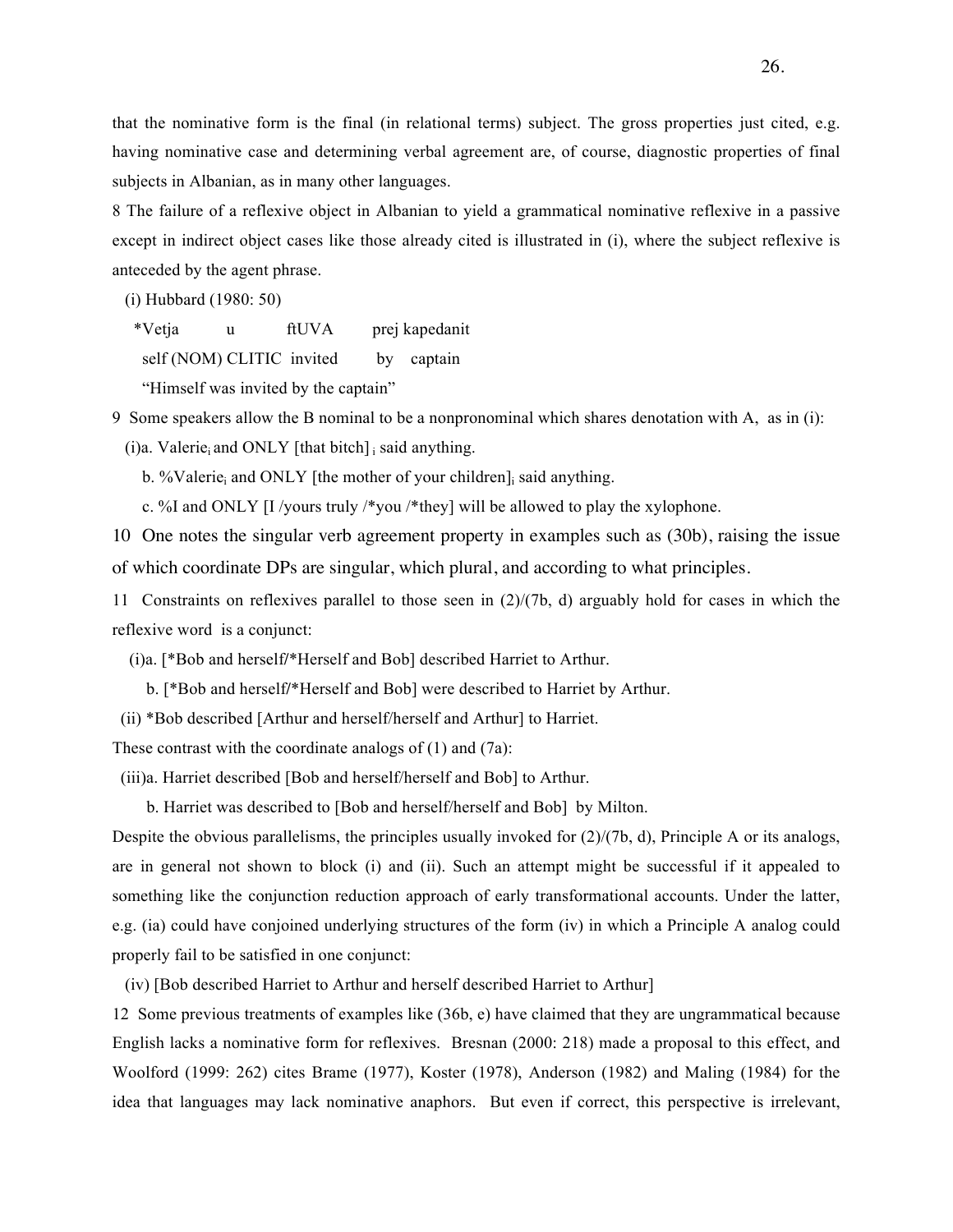because the patterns illustrated in (36b, e) are replicated in non-finite constructions in which subjects are not even *allowed* to be nominative, e.g.:

(i)a. For me/\*I to describe Harriet to Arthur would be silly.

b. \*For herself to describe Harriet to Arthur would be silly.

c. \*For herself to be described by Harriet to Arthur would be silly.

13 For one of the authors, topicalization does indeed behave in the relevant respects in a way parallel to e.g. clefting. For the other, however, topicalization seems to lack the ability to salvage the relevant bad reflexive cases, meaning that the facts in (38) represent the judgments of only one author. We have no account of this crossidiolectal contrast.

14 Complex Shift and Right Node Raising constructions probably have some salvageability features. The former yields patterns like:

(i)a. I believe to have described herself to Arthur in great detail [THAT NURSE].

b. \*I believe to have described that nurse to Arthur in great detail HERSELF.

c. I believe that nurse to have described to himself in great detail [the man she loved]

d. %I believe that nurse to have described to [the man she loved] in great detail HIMSELF.

 e. %I believe to have been described by that nurse to those very frail patients in great detail HERSELF.

The latter construction determines:

 (ii)a. Irving may believe to have described herself to Arthur in great detail and probably does believe to have described herself to Arthur in great detail [THAT NURSE]

 b. \*Irving may believe to have described that nurse to Arthur in great detail and probably does believe to have described that nurse to Arthur in great detail HERSELF.

 c. Irving may believe that nurse to have described to himself and probably does believe that nurse to have described to himself [THAT MAN]

 d. %Irving may believe that nurse to have described to [the man she loved] in great detail and probably does believe that nurse to have described to [the man she loved] in great detail HIMSELF.

 e. %Irving may believe to have been described by that nurse to Arthur in great detail and his friends probably do believe to have been described by that nurse to them in great detail HERSELF.

While (id, e) and (iid, e) are hardly lovely, we have some sense that whatever is wrong with them is significantly independent of the reflexive linkages. And it appears that both (id, e) and (iid, e) improve when and Xself is added to the extracted reflexive. That is, e.g. (iii) is better than (id):

 (iii) %I believe that nurse to have described to [the man she loved] in great detail himself and ONLY himself.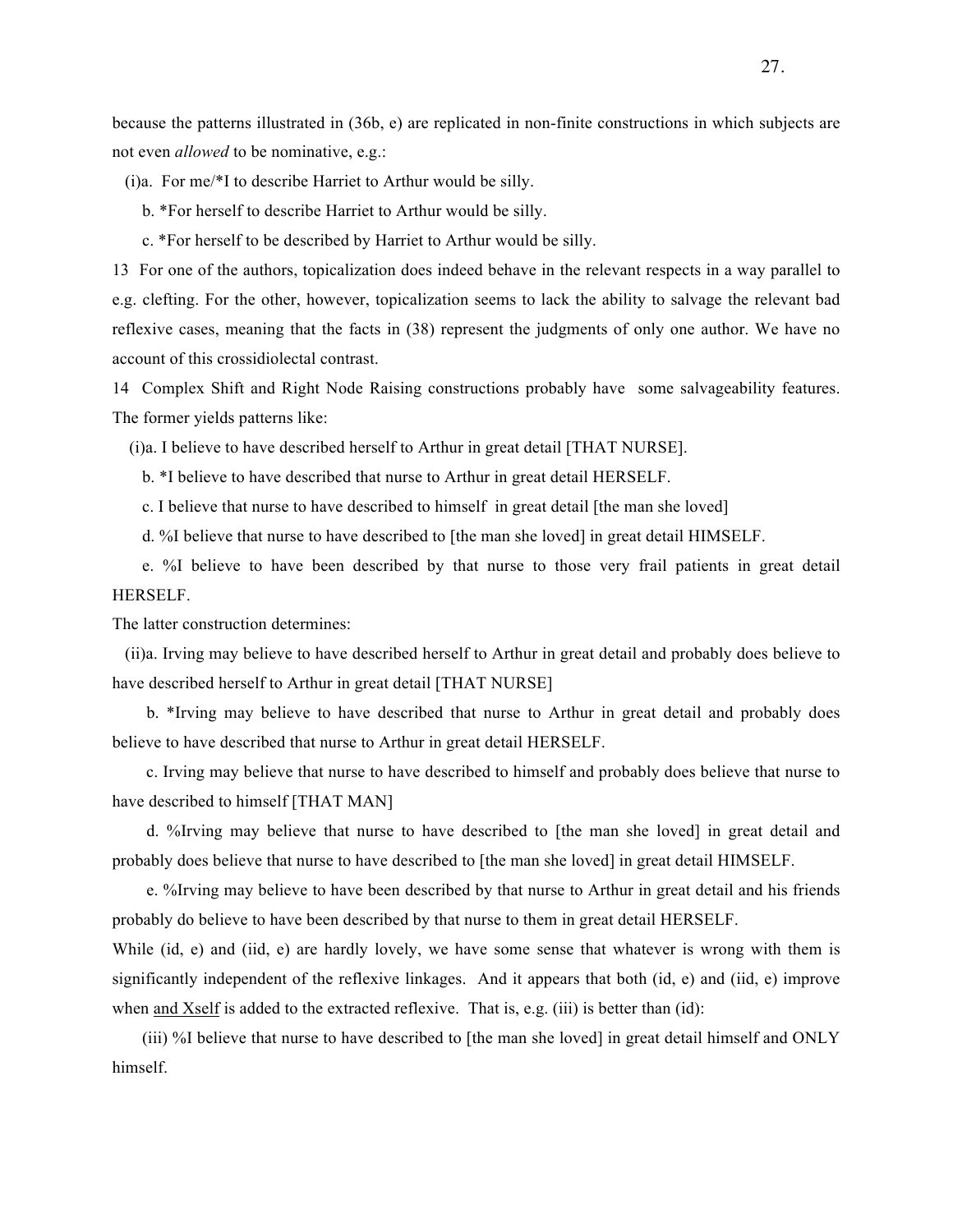Moreover, in support of the salvageability property of Complex Shift, we note that Williams (1994: 188- 189) cited (ivb) as perfect, while starring (iva):

(iv)a. \*I recommended himself to John.

b. I recommended to John HIMSELF.

Williams (1994: 189) took such facts to suggest the following reflexive antecedence principles:

 (v) "If this is correct, then the distribution of reflexives comes down to two separate factors: the antecedent must c-command the reflexive, and the antecedent must precede the reflexive if the reflexive c-commands it."

This account is not, of course, consistent with the salvageability facts involving left extractions. For instance, in (37d), even if one grants that the antecedent c-commands the reflexive form, that is, the preextraction position, the former obviously does not precede the latter.

15 Despite the ungrammaticality of (ic), no direct evidence is available that the reflexive violation in (ib) is unsalvageable.

(i)a. The book was assigned Mary by herself.

- b. The book was assigned \*herself/them/Jack by Mary.
- c. \*It was herself that the book was assigned by Mary.
- d. \*It was them/Jack that the book was assigned by Mary.

 For while both authors are in the dialect which accepts (ia), the indirect object in this construction is unextractable independently of all considerations of reflexive antecedence.

16 There is a clear contrast between the paradigm in (51) and that in (i):

(i)a. The letters were received from Tom**/\***HERSELF recently by Sandra.

b. \*It was HERSELF that the letters were received from recently by Sandra.

c. \*The letters were received from herself and ONLY herself recently by Sandra.

While we have no account of the unacceptability of (ib, c), the correlation between the failure of salvageability and the impossibility of the [A and ONLY B] reflexive supports our view that these are strictly connected.

17 We have so far entirely ignored simple only + reflexive phrases. It is natural to ask how these fit into the patterns that have been registered. The answer seems to be that this phrase type behaves more like a simple reflexive than like an [A and ONLY B] reflexive one, with certain extra restrictions. So we judge:

(i)a. Fred praised only himself.

- b. \*Only himself praised Fred.
- c. \*The book was sent (to) only (to) herself by Mary.
- d. ?\*Francine described only himself to Otto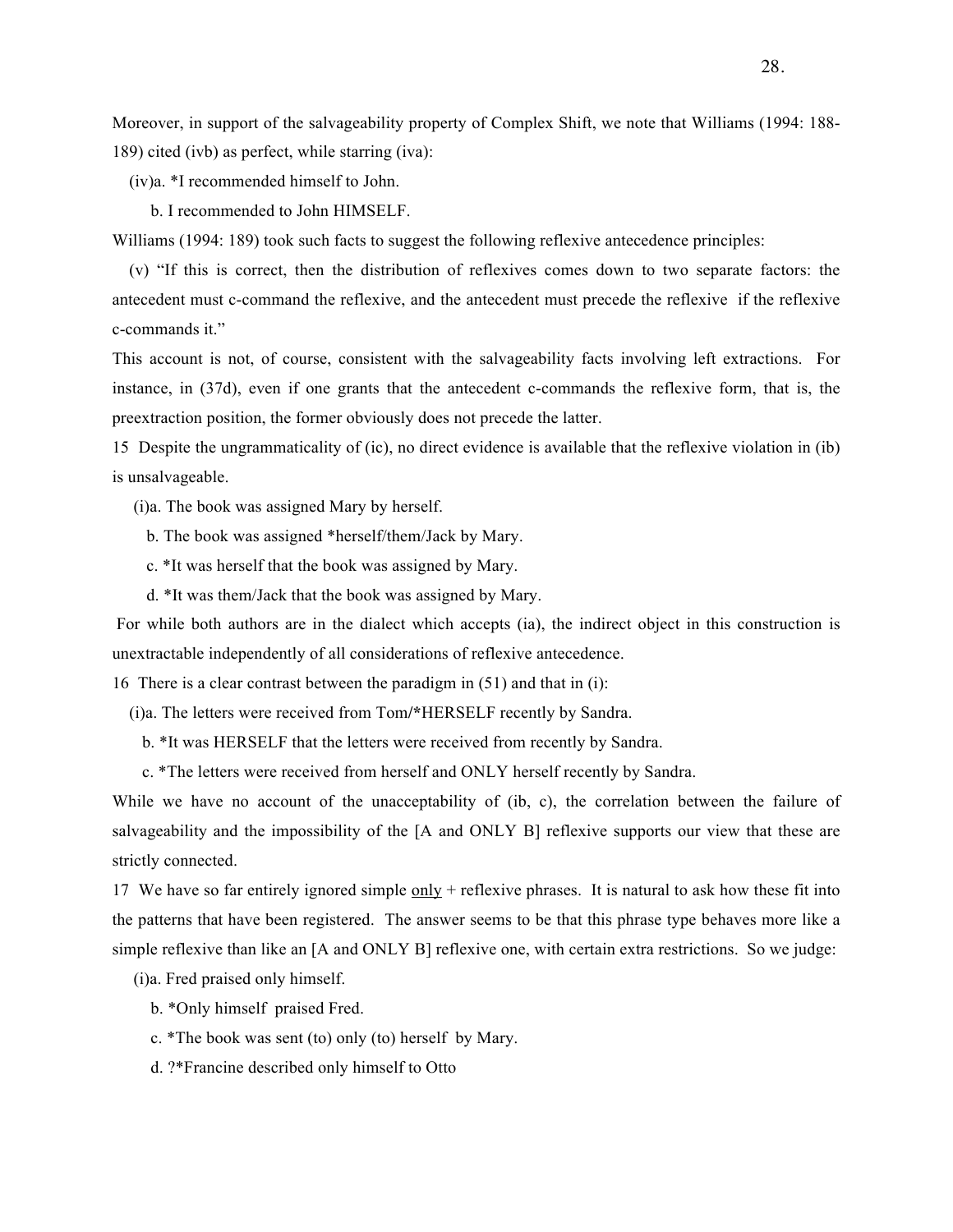But such phrases can serve to further illustrate the existence of salvageability, since they participate in the negative fronting extraction:

(ii)a. \*Only himself did Mary believe to have praised Fred.

b. Only himself did Mary believe to have been praised by Fred.

c. Only himself did Mary believe Francine to have described to Fred

Thus it would appear that here too, salvaging is possible from weak antireflexive contexts.

18 While it is a complex matter to argue for an inversion analysis of the relevant constructions, two supporting observations deserve mention. First, what such an analysis would take to be a demoted subject is not a possible target for the object raising construction. So in (i), a clear noninversion structure, such targeting is possible. But in plausible inversion cases like (ii) and (iii) it is not:

(i)a. Maureen spoke to Greg.

b. Greg was difficult for me to imagine Maureen speaking to.

(ii)a. Maureen mattered to Greg.

b. \*Greg was difficult for me to imagine Maureen mattering to.

(iii)a. Maureen was astonishing to Greg.

b. \*Greg was difficult for me to imagine Maureen being astonishing to.

This is possibly due to a generalization barring (inter alia) object raising of an underlying subject, clearly seen in passive cases:

(iv)a. Maureen has been hired by Laura.

b. \*Laura was difficult/impossible for Maureen to have been hired by.

Second, the object raising contrast between e.g. (ia) and (iia) correlates with a passivization contrast:

(v)a. Greg was spoken to by Maureen.

b. \*Greg was mattered to by Maureen.

That is, the putative inversion structure manifests a well-known resistance of clauses with 'derived' subjects to passivization.

19 We are aware of no Albanian data indicating the interaction of subject raising and subject reflexive antecedence.

20 Given the partial string identity relations which hold between A and B in [A and ONLY B] constructions, some sort of reduplication analysis might be motivated. That would treat (ia) as involving reduplication of the non-only part of (ib):

(i)a. Janet and only Janet

b. Only Janet

Such an analysis is additionally attractive as the implication that (ia, b) have the same meaning is plausible. To work out such an approach, presumably cases like (ib) would have to be regarded such that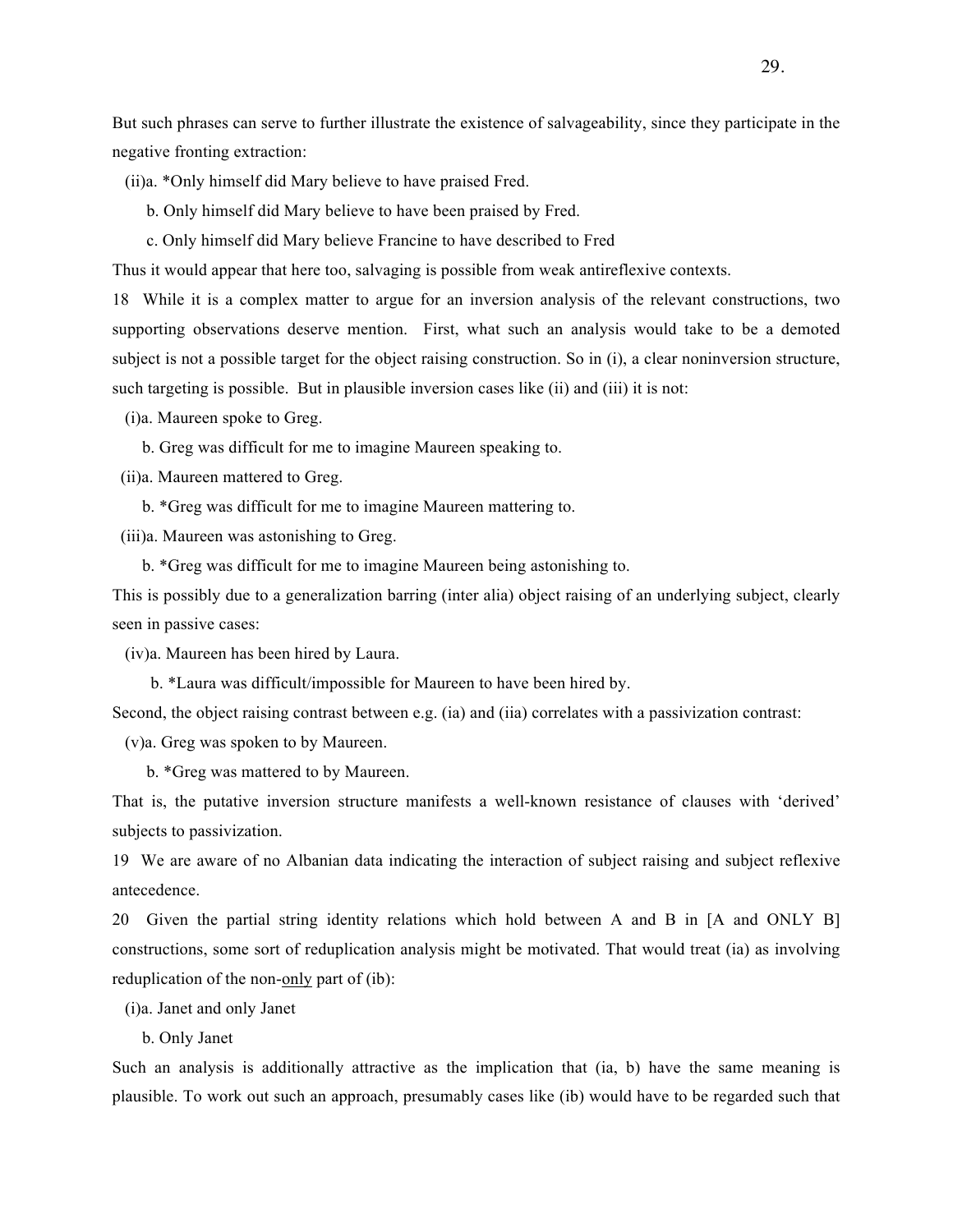Janet was a DP and only Janet a distinct one. Further, it would be necessary to have a view of anaphoric relations such that cases (like e.g. (27c) in the text) in which A and B do not fully match but rather B is an anaphoric expression anteceded by A could be taken to operate on more abstract structures in which  $A =$ 

B. Actually constructing an analysis with these properties is thus far from straightforward and it would be hazardous to guess that it is possible.

21 It also follows of course that specifically because of cases like e.g. (47b, c), (48b, c) and (49b, c), Principle C is untenable even for the domain of reflexives, even for English.

22 The facts of English *nominal* domains may also be problematic to Principle A and its analogs. Consider:

- (i)a. Felicia's continuing criticism of herself
	- b. this continuing criticism by Felicia of [herself/HERSELF]
	- c. this continuing criticism of herself by Felicia
	- d. this continuing criticism of Felicia by [herself/HERSELF]

Case (ia) is the sort which is most clearly in accord with Principle A. Ignore the well-known fact that to render cases like (ib) equally consistent requires the grammar to somehow be indifferent to the fact that the antecedent is embedded in a PP. The key issue is how Principle A can also be consistent with both (ic, d)? This would seemingly require mutual c-command, raising minimally issues of how [criticism of DP] can then be a constituent, how requirements that all branching be binary can be met, etc. To our knowledge, such questions have not been systematically addressed; but see Collins (2005) for relevant remarks.

Williams (1994: 188-189) notes some cases parallel to (ic), judging them only with two question marks. While not basically disagreeing with his judgments, we believe they depend significantly on his choice of examples, rather than on fundamentals of the construction.

23 In the framework of Johnson and Postal (1980), Postal (1989, 1992 1996), 'derived' subjects would be those in which the arc defining subject status is a successor, possibly always a local successor.

24 A precise version of such a claim would have to take note of the facts for passives. Clearly, the constraint at issue does not hold for passive agent reflexives, since the status of (ia, b, c) is entirely distinct from that of (ii), in ways which cannot be attributed to the sort of distinct considerations discussed presently in the text.

(i)a. \*Himself**/**HIMSELF characterized Monroe quite critically.

- b. \*I believe himself/HIMSELF to have characterized Monroe quite critically.
- c. \*I believe to have characterized Monroe quite critically HIMSELF.
- (ii) ?Monroe was characterized quite critically by himself/HIMSELF.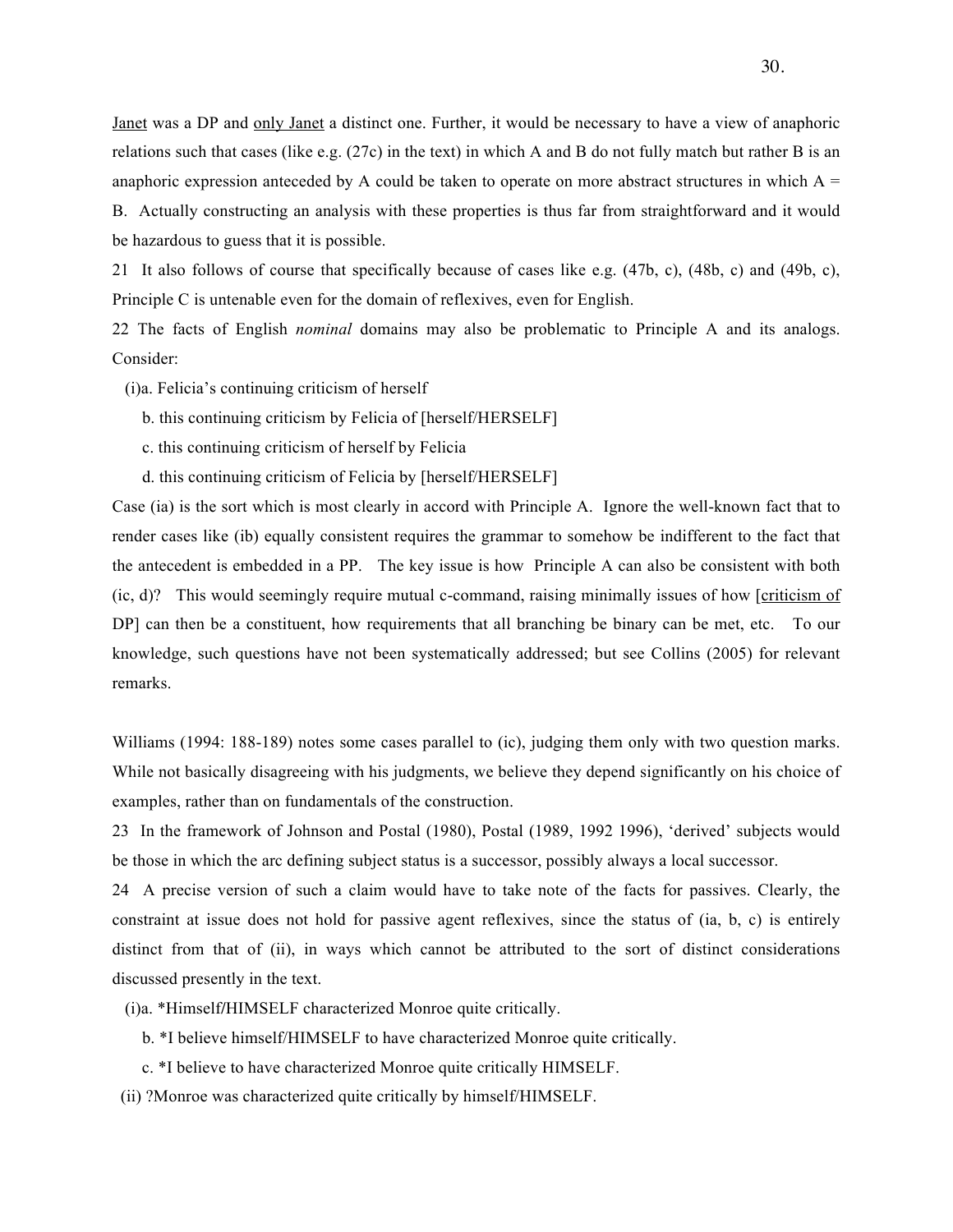That is, passivization of an impossible reflexive initial subject seems to yield a largely grammatical result. But in relational terms, cases like (ii) are analyzed in such a way that the passive by-phrase DP is a nonderived subject, a view long ago argued for in e.g. Perlmutter (1984); see also Postal (2004: Chapter 8). It would appear then that the proper version of the constraint would have to reference initial subjects *which are also superficial subjects*.

25 This discussion might raise the question of whether Principle A can be defended against the implications of the English salvaging data by some sort of revision to the effect that an anaphor only needs to be bound by a c-commanding element *if it is in an argument position*. This might be momentarily attractive, since all of the troublesome salvage cases involve extracted reflexives, hence those not in argument positions. However, such a revision is nonetheless hopeless. For the good cases would thereby be rendered consistent with a revised Principle A only at the price of a failure to block impossible cases like (i):

(i) \*It was HIMSELF that I am sure praised Jerome.

Moreover, internal to the now popular view that extractions in general yield traces which are *copies* of the extracted elements (see e.g. Chomsky, 2003: 306-307; and Postal, 2004: Chapter 7 for critical remarks), the proposal fails even for grammatical cases like (iia), which then have structures like (iib):

(ii)a. %It was HIMSELF that I am sure was praised by Jerome.

b. [It was HIMSELF that I am sure *HIMSELF* was praised by Jerome].

For in (iib), the highlighted form is an unbound reflexive in an argument position, which would be wrongly barred unconditionally even by the hypothetical revision of Principle A.

26 For basic accounts of arcs, their labels as names of grammatical relations, hierarchies of such, etc., see Johnson and Postal (1980), Postal (1989, 1992, 1996, 2004, in preparation).

27 Very roughly, Central arcs specify the class of nominal grammatical relations defining core clauses. See Johnson and Postal (1980), Postal (in preparation). This class excludes those nominal relations relevant to extractions, that is, those defining topicalization, interrogative extraction, etc. Hence inter alia, definition (62) claims that the latter phenomena are irrelevant to the characterization of the concept inverse reflexive.

28 The view that (63) involves a final 3 and that the reflexive antecedent is not a final 2 (but a final instance of a distinct relation, call it 4, with no traditional name) assumes conclusions of Postal (in press, in preparation). Moreover, that analysis has the proper consequences for (i):

(i) \*I offered himself the slave.

Under a traditional view in which the superficial relation of the reflexive object is 3, that of its antecedent 2, the reflexive would not be an inverse reflexive and nothing so far would block the example. But under the analysis of Postal (in press, in preparation), the relations are respectively 3 and 4, characterizing the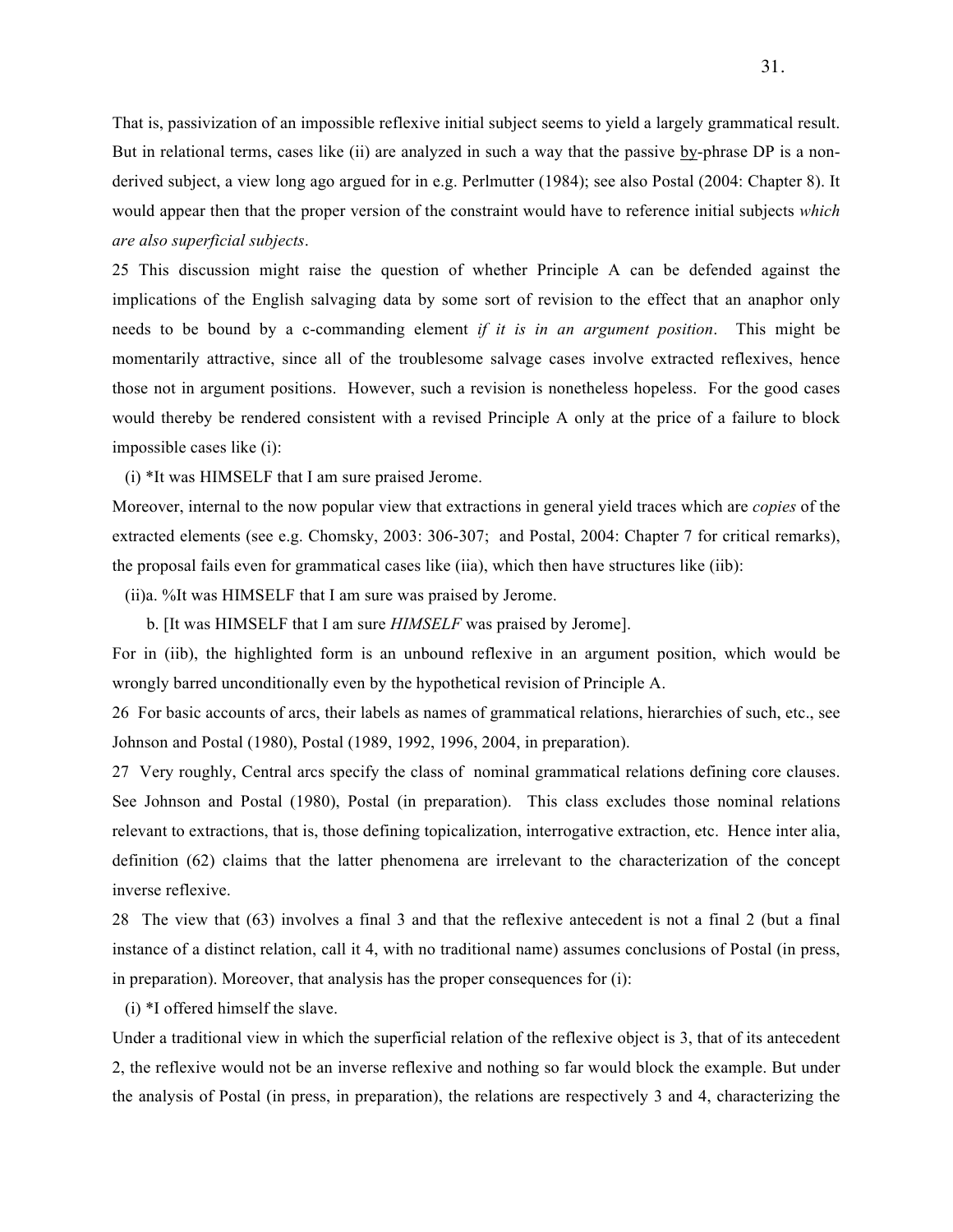reflexive as inverse. Salvaging would then be in principle possible but is in fact not because of the constraint independent of reflexivization issues which does not permits 3s of any sort to be extracted; see note 15:

 $(ii)$  \*It was Joan that he offered the slave.

29 In a framework having *argument position* as a precisely defined construct, (64) might well be stated along the lines of (i):

(i) An inverse reflexive cannot be in a surface argument position.

An issue then is the grammaticality of cases like (ii):

(ii) HIMSELF was what was shown to Joe on the monitor.

These might be taken to attack not only the idea mentioned earlier that English lacks nominative anaphors but also the generalization putatively stated as in (64) or (i). Our suspicion is that such cases fail to conflict with the principle barring finite clause reflexive surface subjects because HIMSELF in (ii) is not a subject of the main clause but a subpart of a subject whose other parts are invisible. It might be noted that verbal agreement in such cases is not what would be expected of a subject.

(i) THEMSELVES ?was/\*were what was shown to those guys on the monitor.

30 One proposed solution to such problems is to claim, as in Hornstein (1995: 26-27), that quantifier expressions are extracted at a level of Logical Form and that the c-command condition holds at that level. So a good case of variable binding like (ia), where surface c-command does not hold properly, is taken to be due to a Logical Form like (ib), in which the quantifier expression does c-command the pronominal form interpreted as a bound variable.

(i)a No gorilla's<sub>1</sub> trainer ever beats it<sub>1</sub>.

b. No gorilla<sub>1</sub> [1's trainer ever beats it<sub>1</sub>]

This approach then requires that the impossibility of variable binding in (iia) be attributed to a crossover constraint applying to the (result of) movement at Logical Form:

(ii)a \*His<sub>1</sub> trainer beat no gorilla<sub>1</sub>.

b. No gorilla<sub>1</sub> [his<sub>1</sub> trainer beats<sub>1</sub>]

Such claims are undermined if the data to follow in the text are valid.

# **References**

Aoun, Joseph and Yen-hui Audrey Li (1993) *Syntax of Scope*, Cambridge, Massachusetts, The MIT Press. Anagnostopoulou, Elena and Martin Everaert (1995) "How Exceptional Are Nominative Anaphors? A Case Study of Greek" in La Nash, George Tsoulas, and Anne Zribi-Hertz (eds.) *Actes du Deuxième Colloque de Langues & Grammaire*, Paris, University of Paris 8.

Anagnostopoulou, Elena and Martin Everaert (1999) "Toward a More Complete Typology of Anaphoric Expressions" *Linguistic Inquiry* 30, 97-119.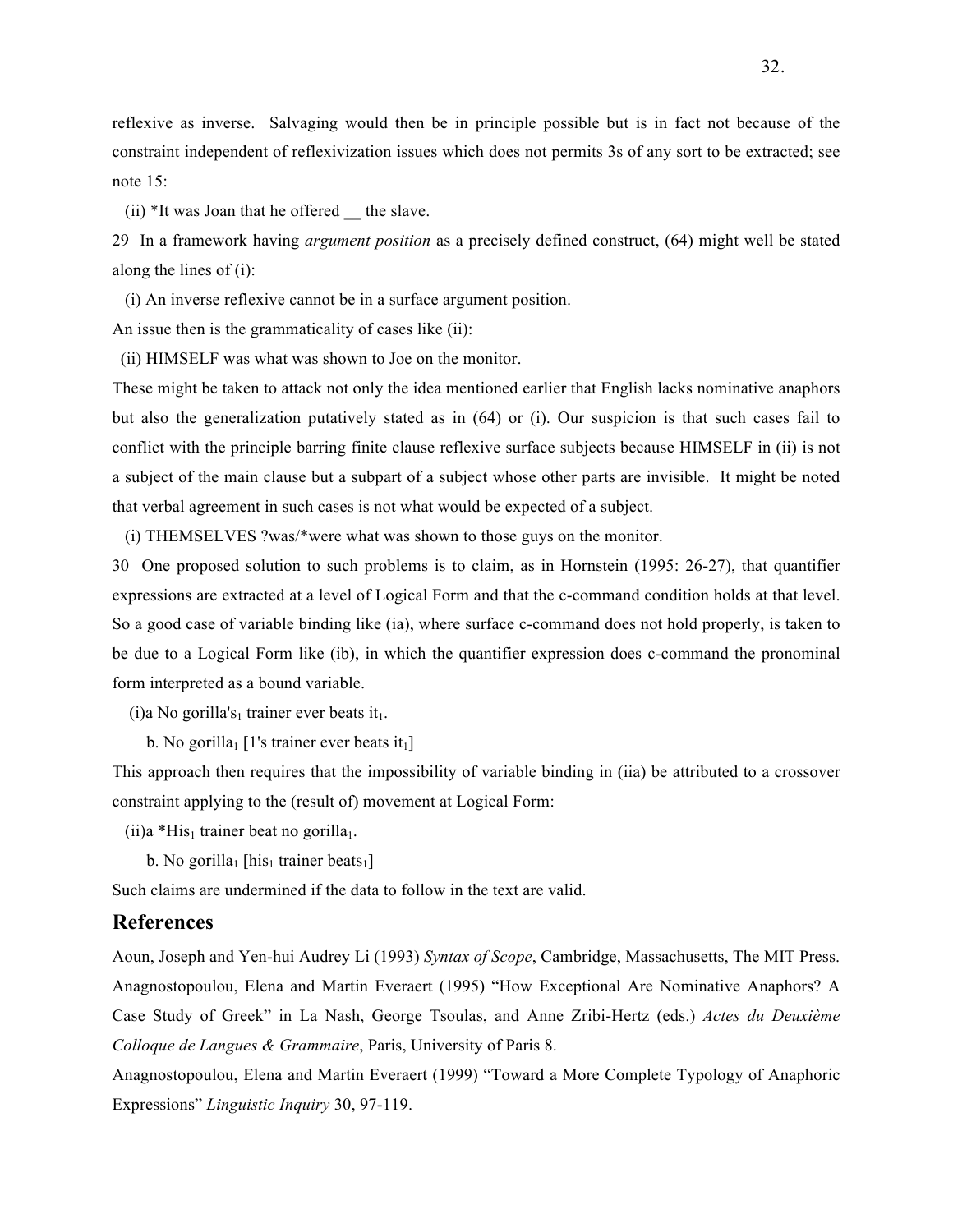Anderson, Stephen (1982) "Types of Dependency in Anaphors: Icelandic (and other) Reflexives" *Journal of Linguistic Research* 2, 1-22).

Baker, Mark C. (1996) *The Polysynthesis Parameter*, New York, Oxford University Press.

Baker, Mark C. (2001) "Phrase Structure as a Representation of 'Primitive' Grammatical Relations" in William D. Davies and Stanley Dubinsky (eds.) *Objects and Other Subjects*, Dordrecht, Kluwer Academic Publishers.

Barss, Andrew and Howard Lasnik (1986) "A Note on Anaphora and Double Objects" *Linguistic Inquiry*17, 347-354.

Brame, Michael (1977) "Alternatives to the Tensed S and Specified Subject Conditions" *Linguistics and Philosophy* 1, 381-411.

Bresnan, Joan (2000) *Lexical-Functional Syntax*, Oxford, England, Blackwell.

Chomsky, Noam (1981) *Lectures on Government and Binding*, Dordrecht, Holland, Foris Publications.

Chomsky, Noam (1982) *Some Concepts and Consequences of the Theory of Government and Binding*, Cambridge, Massachusetts, The MIT Press.

Chomsky, Noam (1986) *Knowledge of Language*, New York, Praeger Scientific.

Chomsky, Noam (2003) "Reply to Pietroski" in Louise M. Antony and Norbert Hornstein (eds.) *Chomsky and His Critics*, Oxford, England, Blackwell.

Cole, Peter, Gabriella Harmon and C.-T. James Huang (2001) *Long-Distance Reflexives*, *Syntax and Semantics 33*, New York, Academic Press.

Cole, Peter, Gabriella Harmon and Li-May Sung (1990) "Principles and Parameters of Long-Distance Reflexives" *Linguistic Inquiry* 21, 1-22.

Cole, Peter and Li-May Sung (1994) "Head Movement and Long-Distance Reflexives" *Linguistic Inquiry* 25, 355-406.

Collins, Chris (2005) "A Smuggling Approach to the Passive in English" *Syntax* 8, 81-120.

Den Dikken, Marcel (1995) *Particles*, New York, Oxford University Press.

Everaert, Martin and Anagnostopoulou, Elena (1996) "Thematic Hierarchies and Binding Theory: Evidence from Greek" Utrecht, unpublished paper, Utrecht University and Tilburg University.

Hornstein, Norbert (1995) *Logical Form*, Oxford, England, Blackwell.

Huang, Yan (2000) *Anaphora*, Oxford England, Oxford University Press.

Hubbard, Philip L. (1980) *The Syntax of the Albanian Verb Complex*, La Jolla, California, University of California at San Diego Doctoral Dissertation.

Hubbard, Philip L. (1981) "Dative Clitics in Albanian: Evidence for Syntactic Levels" in *Proceedings of the Seventh Annual Meeting of the Berkeley Linguistic Societ*y, Berkeley, California.

Jackendoff, Ray (1972) *Semantic Interpretation in Generative Grammar*, Cambridge, Massachusetts, The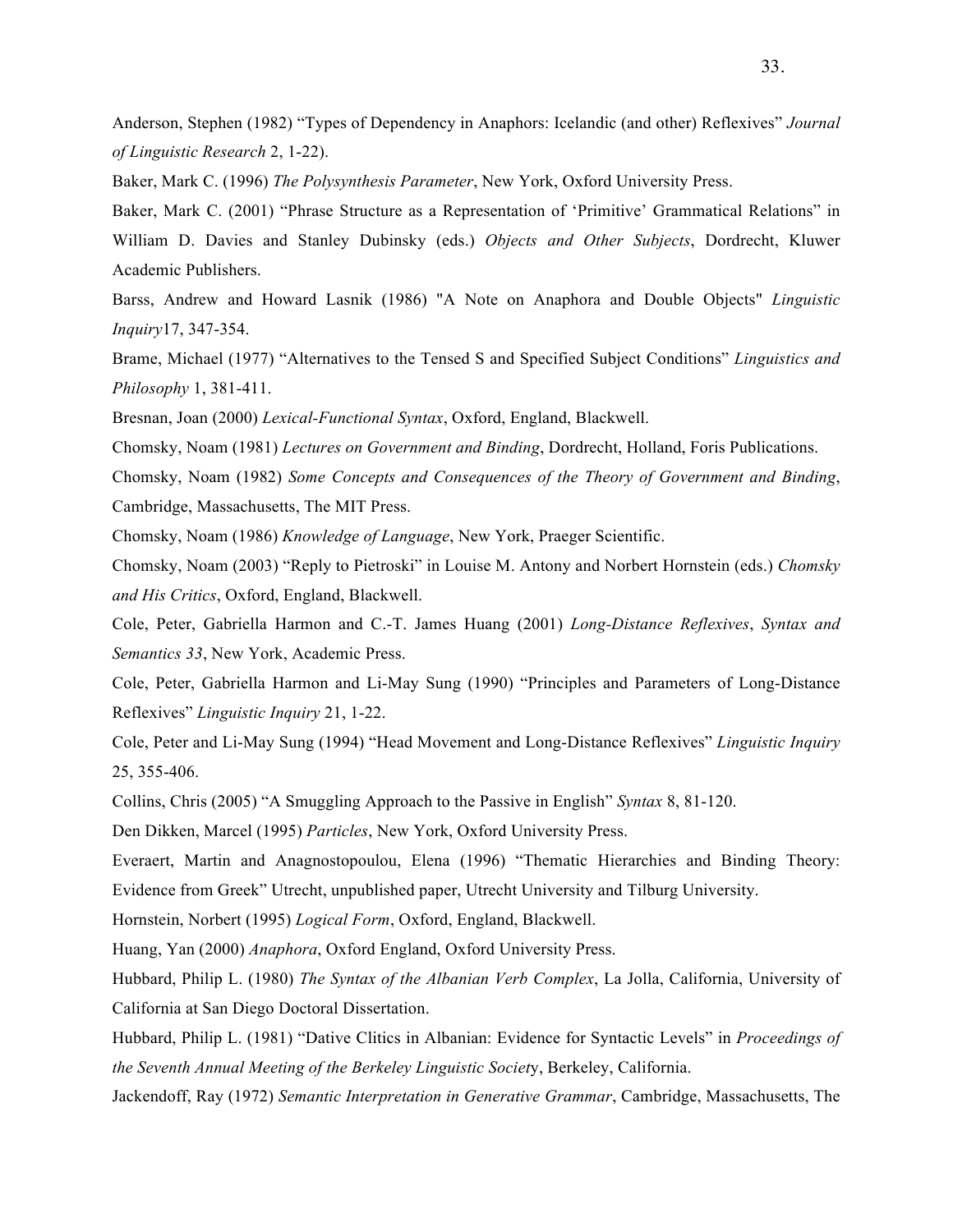MIT Press.

Jackendoff, Ray (1990) "On Larson's Treatment of the Double Object Construction" *Linguistic Inquiry* 21, 427-456.

Johnson, David E. and Paul M. Postal (1980) *Arc Pair Grammar*, Princeton, New Jersey, Princeton University Press.

Koster, Jan (1978) *Locality Principles in Syntax*, Dordrecht, Holland, Foris.

Koster, Jan and Eric Reuland (1991) *Long Distance Anaphora*, Cambridge, England, Cambridge University Press.

Maling, Joan (1984) "Non-Clause-Bounded Reflexives in Modern Icelandic" *Linguistics and Philosophy*  7, 211-241.

Larson, Richard (1988) "On the Double Object Construction" *Linguistic Inquiry* 19, 335-391.

Marantz, Alec P. (1993) "Implications of Asymmetries in Double Object Constructions" in Sam A. Mchombo (ed.) *Theoretical Aspects of Bantu Grammar*, Stanford, California, CSLI.

Perlmutter, David M. (1984) "The Inadequacy of Some Monostratal Theories of Passive" in David M. Perlmutter and Carol G. Rosen (eds.) *Studies in Relational Grammar 2*, Chicago, The University of Chicago Press.

Pollard, Carl and Ivan A. Sag (1992) "Anaphors in English and the Scope of Binding Theory" *Linguistic Inquiry* 23, 261-303.

Pollard and Sag (1994), *Head-Driven Phrase Structure Grammar*, Chicago, The University of Chicago Press/CSLI.

Postal, Paul M. (1971) *Crossover Phenomena*, New York, Holt, Rinehart and Winston.

Postal, Paul M. (1974) *On Raising*, Cambridge, Massachusetts, The MIT Press.

(1990) "French Indirect Object Demotion" in Paul M. Postal and Brian D. Joseph (eds.) *Studies in Relational Grammar 3*, Chicago, The University of Chicago Press.

Postal, Paul M. (1989) *Masked Inversion in French*, Chicago, The University of Chicago Press.

Postal, Paul M. (1992) "Phantom Successors and the French faire par Construction" in Diane. Brentari, Gary N. Larson and Lynn A. MacLeod (eds.), *The Joy of Grammar: A Fests*c*hrift for James D. McCawley,* Amsterdam, John Benjamins Publishing Company.

Postal, Paul M. (1996) "A Glance at French Pseudopassives" in Clifford S. Burgess, Katarzyna Dziwirek and Donna B. Gerdts (eds.), *Grammatical Relations, Theoretical Approaches to Empirical Questions*, New York, CSLI, Cambridge University Press.

Postal, Paul M. (2004) *Skeptical Linguistic Essays*, New York, Oxford University Press.

Postal, Paul M. (2006) "Remarks on English Long-Distance Anaphora" *Style*, 40, numbers 1 & 2.

Postal, Paul M. (in press) "Some English Single Objects Are *Not* Direct Objects" in Heidi